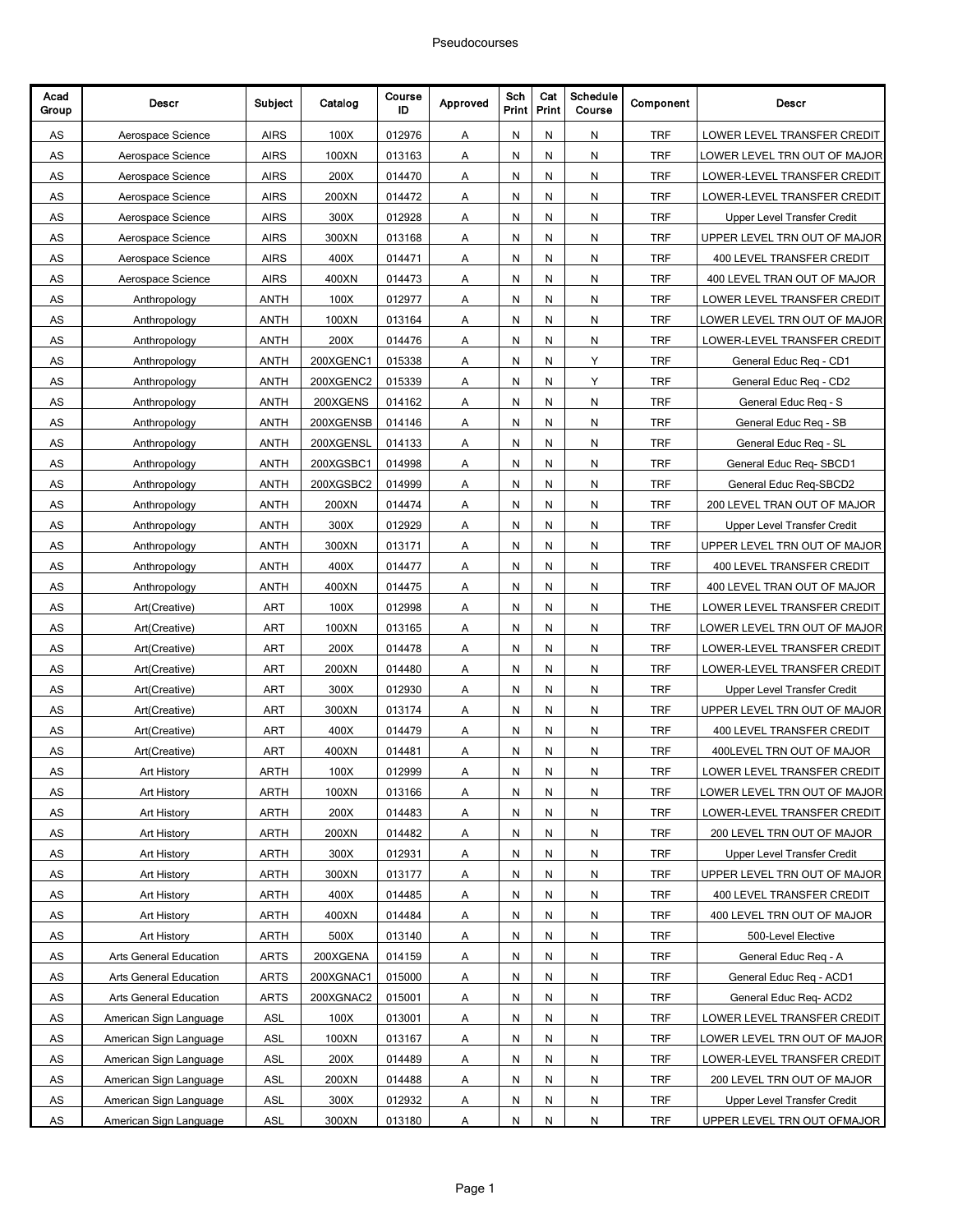| AS                  | American Sign Language      | ASL                        | 400X          | 014486           | A              | Ν      | N      | N         | <b>TRF</b>               | 400 LEVEL TRANSFER CREDIT                                 |
|---------------------|-----------------------------|----------------------------|---------------|------------------|----------------|--------|--------|-----------|--------------------------|-----------------------------------------------------------|
| AS                  | American Sign Language      | ASL                        | 400XN         | 014487           | Α              | Ν      | N      | N         | <b>TRF</b>               | 400 LEVEL TRN OUT OF MAJOR                                |
| ${\sf AS}$          | Biology                     | <b>BIOL</b>                | 100X          | 013003           | Α              | N      | N      | N         | <b>TRF</b>               | LOWER LEVEL TRANSFER CREDIT                               |
| AS                  | Biology                     | <b>BIOL</b>                | 100XN         | 013169           | Α              | N      | N      | N         | <b>TRF</b>               | LOWER LEVEL TRN OUT OF MAJOR                              |
| AS                  | Biology                     | <b>BIOL</b>                | 100XSL        | 015274           | Α              | Ν      | N      | Υ         | <b>TRF</b>               | LOWER LEVEL TRF CREDIT LAB                                |
| AS                  | Biology                     | <b>BIOL</b>                | 200X          | 014490           | Α              | Ν      | N      | N         | <b>TRF</b>               | LOWER-LEVEL TRANSFER CREDIT                               |
| AS                  | Biology                     | <b>BIOL</b>                | 200XGENS      | 014163           | Α              | Ν      | N      | N         | <b>TRF</b>               | General Educ Req - S                                      |
| AS                  | Biology                     | <b>BIOL</b>                | 200XGENSL     | 014134           | Α              | N      | N      | N         | <b>TRF</b>               | General Educ Reg -SL                                      |
| AS                  | Biology                     | <b>BIOL</b>                | 200XN         | 014491           | Α              | N      | N      | N         | <b>TRF</b>               | 200 LEVEL TRN OUT OF MAJOR                                |
| AS                  | Biology                     | <b>BIOL</b>                | 200XSL        | 015275           | P              | Ν      | N      | N         | <b>TRF</b>               | LOWER LEVEL TRF CREDIT LAB                                |
| AS                  | Biology                     | <b>BIOL</b>                | 300X          | 012933           | Α              | Ν      | N      | N         | <b>TRF</b>               | Upper Level Transfer Credit                               |
| AS                  | Biology                     | <b>BIOL</b>                | 300XN         | 013184           | Α              | Ν      | N      | N         | <b>TRF</b>               | UPPER LEVEL TRN OUT OF MAJOR                              |
| AS                  | Biology                     | <b>BIOL</b>                | 400X          | 014493           | Α              | N      | N      | N         | <b>TRF</b>               | 400 LEVEL TRANSFER CREDIT                                 |
| AS                  | Biology                     | <b>BIOL</b>                | 400XN         | 014492           | Α              | N      | N      | N         | <b>TRF</b>               | 400 LEVEL TRN OUT OF MAJOR                                |
| <b>AS</b>           | Biology                     | <b>BIOL</b>                | 500X          | 015494           | A              | Ν      | N      | N         | <b>TRF</b>               | 500 LEVEL TRANFER CREDIT                                  |
| AS                  | Cultural Diversity 1 Gen Ed | CD <sub>1</sub>            | 200XGENC1     | 014160           | Α              | Ν      | N      | N         | <b>TRF</b>               | General Educ Reg - CD1                                    |
| AS                  | Cultural Diversity 2 Gen Ed | CD <sub>2</sub>            | 200XGENC2     | 014161           | Α              | Ν      | N      | N         | <b>TRF</b>               | General Educ Reg - CD2                                    |
| ${\sf AS}$          | Chemistry                   | <b>CHEM</b>                | 100X          | 013005           | A              | N      | N      | N         | <b>TRF</b>               | LOWER LEVEL TRANSFER CREDIT                               |
| AS                  | Chemistry                   | <b>CHEM</b>                | 100XN         | 013170           | Α              | Ν      | N      | N         | <b>TRF</b>               | LOWER LEVEL TRN OUT OF MAJOR                              |
| AS                  | Chemistry                   | <b>CHEM</b>                | 100XSL        | 015334           | A              | Ν      | N      | N         | <b>TRF</b>               | LOWER LEVEL TRF CREDIT LAB                                |
| AS                  | Chemistry                   | CHEM                       | 200X          | 014501           | Α              | Ν      | N      | N         | <b>TRF</b>               | LOWER-LEVEL TRANSFER CREDIT                               |
| AS                  | Chemistry                   | <b>CHEM</b>                | 200XGENS      | 014164           | Α              | Ν      | N      | N         | <b>TRF</b>               | General Educ Req - S                                      |
| AS                  | Chemistry                   | <b>CHEM</b>                | 200XGENSL     | 014135           | Α              | N      | N      | ${\sf N}$ | <b>TRF</b>               | General Educ Req-SL                                       |
| AS                  | Chemistry                   | <b>CHEM</b>                | 200XN         | 014502           | Α              | N      | N      | N         | <b>TRF</b>               | 200 LEVEL TRN OUT OF MAJOR                                |
| AS                  | Chemistry                   | <b>CHEM</b>                | 200XSL        | 015335           | A              | N      | N      | N         | <b>TRF</b>               | LOWER LEVEL TRF CREDIT LAB                                |
| AS                  | Chemistry                   | CHEM                       | 300X          | 012934           | Α              | Ν      | N      | N         | <b>TRF</b>               | <b>Upper Level Transfer Credit</b>                        |
| AS                  | Chemistry                   | <b>CHEM</b>                | 300XN         | 013187           | Α              | Ν      | N      | N         | <b>TRF</b>               | UPPER LEVEL TRN OUT OF MAJOR                              |
| ${\sf AS}$          | Chemistry                   | <b>CHEM</b>                | 400X          | 014503           | A              | N      | N      | N         | <b>TRF</b>               | 400 LEVEL TRANSFER CREDIT                                 |
| AS                  | Chemistry                   | <b>CHEM</b>                | 400XN         | 014500           | A              | N      | N      | N         | <b>TRF</b>               | 400 LEVEL TRN OUT OF MAJOR                                |
| AS                  | Chemistry                   | <b>CHEM</b>                | 500X          | 013143           | A              | N      | N      | N         | <b>TRF</b>               | 500-Level Credit                                          |
| AS                  | Communication               | <b>COMM</b>                | 100X          | 013006           | A              | Ν      | N      | N         | <b>TRF</b>               | LOWER LEVEL TRANSFER CREDIT                               |
| AS                  | Communication               | <b>COMM</b>                | 100XN         | 013172           | Α              | Ν      | N      | N         | <b>TRF</b>               | LOWER LEVEL TRN OUT OF MAJOR                              |
| AS                  | Communication               | COMM                       | 200X          | 014508           | Α              | N      | N      | N         | <b>TRF</b>               | LOWER-LEVEL TRANSFER CREDIT                               |
| <b>AS</b>           | Communication               | <b>COMM</b>                | 200XGENA      | 015573           | A              | Y      | N      | Y         | <b>TRF</b>               | <b>GENERAL EDUC REG-A</b>                                 |
| <b>AS</b>           | Communication               | COMM                       | 200XGENH      | 015537           | A              | Ν      | N      | Y         | <b>TRF</b>               | General Educ Reg - H                                      |
| AS                  | Communication               | COMM                       | 200XGENOC     | 014142           | A              | Ν      | N      | N         | <b>TRF</b>               | General Educ Reg - OC                                     |
| ${\sf AS}$          | Communication               | <b>COMM</b>                | 200XGENSB     | 015336           | Α              | N      | N      | N         | <b>TRF</b>               | General Educ Reg - SB                                     |
| ${\sf AS}$          | Communication               | <b>COMM</b>                | 200XGNCD1     | 015173           | A              | N      | N      | N         | <b>TRF</b>               | General Educ Req - CD1                                    |
| $\mathsf{AS}$       | Communication               | COMM                       | 200XGNCD2     | 015174           | Α              | N      | N      | N         | <b>TRF</b>               | General Educ Req - CD2                                    |
| <b>AS</b>           | Communication               | <b>COMM</b>                | 200XGSBC1     | 015529           | $\overline{A}$ | N      | N      | N         | <b>TRF</b>               | General Education Reg - SBCD1                             |
| AS                  | Communication               | COMM                       | 200XGSBC2     | 015530           | A              | Ν      | N      | N         | <b>TRF</b>               | General Education Req - SBCD2                             |
| AS                  | Communication               | <b>COMM</b>                | 200XN         | 014509           | Α              | N      | N      | N         | <b>TRF</b>               | 200 LEVEL TRN OUT OF MAJOR                                |
| $\mathsf{AS}$       | Communication               | COMM                       | 300X          | 012935           | A              | N      | N      | N         | <b>TRF</b>               | <b>Upper Level Transfer Credit</b>                        |
| $\mathsf{AS}$       | Communication               | <b>COMM</b>                | 300XN         | 013189           | A              | N      | N      | N         | <b>TRF</b>               | UPPER LEVEL TRN OUT OF MAJOR                              |
| <b>AS</b>           | Communication               | COMM                       | 400X          | 013144           | $\overline{A}$ | N      | N      | N         | <b>TRF</b>               | 400-Level Credit                                          |
|                     |                             |                            |               |                  |                |        |        |           |                          |                                                           |
| AS<br>$\mathsf{AS}$ | Communication               | <b>COMM</b><br><b>ENGL</b> | 400XN<br>100X | 014510<br>013008 | A              | N<br>N | N<br>N | N<br>N    | <b>TRF</b><br><b>THE</b> | 400 LEVEL TRN OUT OF MAJOR<br>LOWER LEVEL TRANSFER CREDIT |
| $\mathsf{AS}$       | English<br>English          | <b>ENGL</b>                | 100XN         | 013173           | A              | N      | N      | N         | <b>TRF</b>               | LOWER LEVEL TRN OUT OF MAJOR                              |
| AS                  |                             | <b>ENGL</b>                | 200X          | 014536           | A              |        |        |           | <b>TRF</b>               |                                                           |
|                     | English                     |                            |               |                  | A              | N      | N      | N         |                          | 200 LEVEL TRANSFER CREDIT                                 |
| <b>AS</b>           | English                     | <b>ENGL</b>                | 200XGENH      | 015538           | $\overline{A}$ | N      | N      | N         | <b>TRF</b>               | General Educ Reg - H                                      |
| <b>AS</b>           | English                     | <b>ENGL</b>                | 200XGENSB     | 015575           | Α              | Y      | N      | Υ         | <b>TRF</b>               | <b>GENERAL EDUC REQ-SB</b>                                |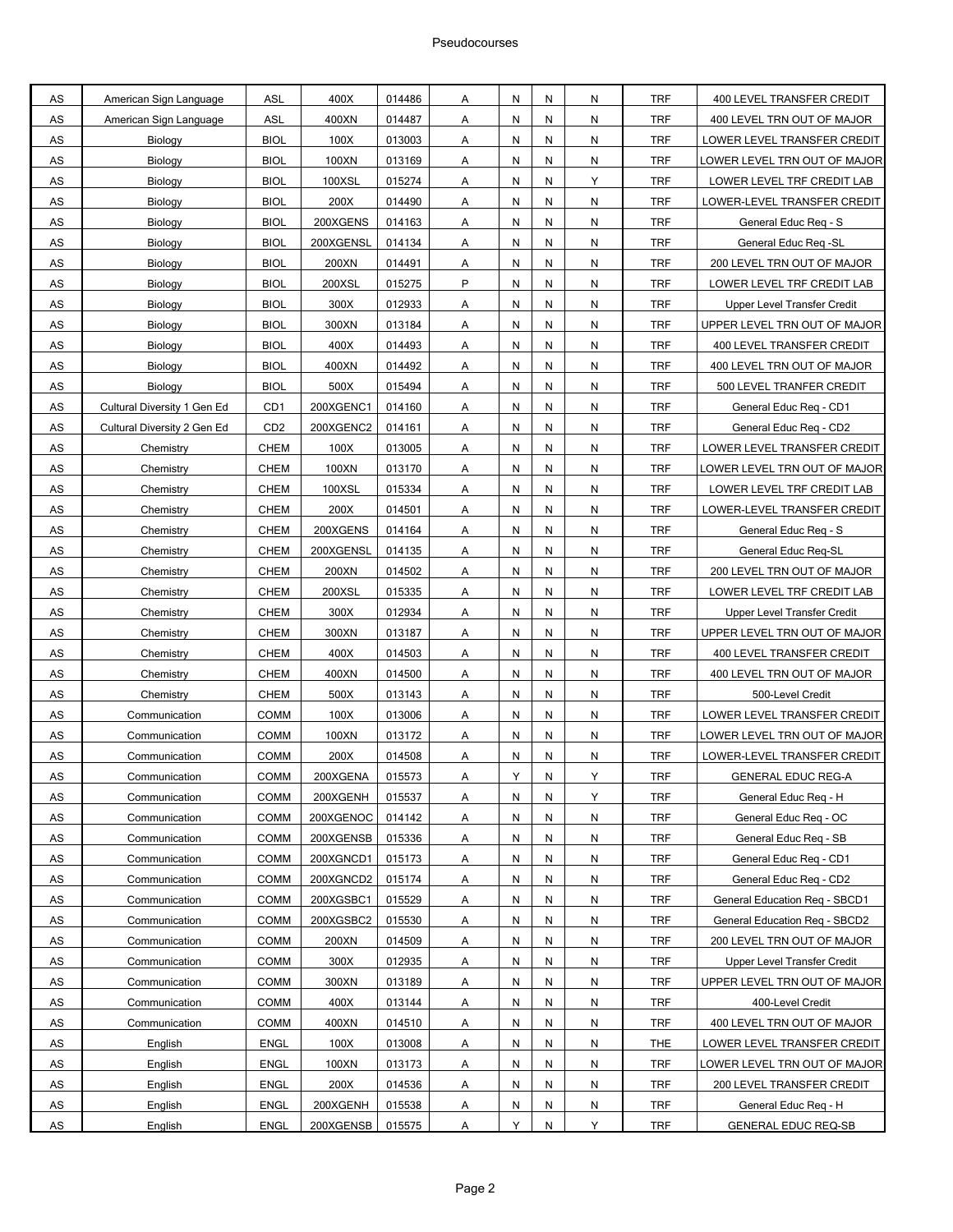| AS        | English                | <b>ENGL</b> | 200XN     | 014537 | Α                       | N | N | N | <b>TRF</b> | 200 LEVEL TRAN OUT OF MAJOR  |
|-----------|------------------------|-------------|-----------|--------|-------------------------|---|---|---|------------|------------------------------|
| AS        | English                | <b>ENGL</b> | 300X      | 012936 | Α                       | N | N | N | <b>TRF</b> | Upper Level Transfer Credit  |
| AS        | English                | <b>ENGL</b> | 300XN     | 013190 | Α                       | N | N | N | <b>TRF</b> | UPPER LEVEL TRN OUT OF MAJOR |
| AS        | English                | <b>ENGL</b> | 400X      | 013141 | Α                       | N | N | N | <b>THE</b> | 400-Level Credit             |
| AS        | English                | <b>ENGL</b> | 400XN     | 014538 | Α                       | N | N | N | <b>TRF</b> | 400 LEVEL TRAN OUT OF MAJOR  |
| AS        | French                 | <b>FREN</b> | 100X      | 013009 | Α                       | N | N | N | <b>TRF</b> | LOWER LEVEL TRANSFER CREDIT  |
| AS        | French                 | <b>FREN</b> | 100XN     | 013175 | Α                       | N | N | N | <b>TRF</b> | LOWER LEVEL TRN OUT OF MAJOR |
| AS        | French                 | <b>FREN</b> | 200X      | 014546 | Α                       | N | N | N | <b>TRF</b> | 200 LEVEL TRANSFER CREDIT    |
| AS        | French                 | <b>FREN</b> | 200XN     | 014543 | Α                       | N | N | N | <b>TRF</b> | LOWER LEVEL TRN OUT OF MAJOR |
| AS        | French                 | <b>FREN</b> | 300X      | 012937 | Α                       | N | N | N | <b>TRF</b> | UPPER LEVEL TRANSFER CREDIT  |
| AS        | French                 | <b>FREN</b> | 300XN     | 013192 | Α                       | N | N | N | <b>TRF</b> | UPPER LEVEL TRN OUT OF MAJOR |
| AS        | French                 | <b>FREN</b> | 400X      | 014545 | Α                       | N | N | N | <b>TRF</b> | 400 LEVEL TRANSFER CREDIT    |
| AS        | French                 | <b>FREN</b> | 400XN     | 014544 | Α                       | N | N | N | <b>TRF</b> | UPPER LEVEL TRN OUT OF MAJOR |
| AS        | French                 | <b>FREN</b> | 500X      | 013145 | Α                       | N | N | N | <b>THE</b> | 500-Level Credit             |
| AS        | <b>General Studies</b> | <b>GEN</b>  | 100X      | 013010 | Α                       | N | N | N | <b>TRF</b> | LOWER LEVEL TRANSFER CREDIT  |
| AS        | <b>General Studies</b> | <b>GEN</b>  | 100XN     | 013176 | Α                       | N | N | N | <b>TRF</b> | LOWER LEVEL TRN OUT OF MAJOR |
| AS        | <b>General Studies</b> | <b>GEN</b>  | 200X      | 014550 | Α                       | N | N | N | <b>TRF</b> | 200 LEVEL TRANSFER CREDIT    |
| AS        | <b>General Studies</b> | <b>GEN</b>  | 200XN     | 014549 | Α                       | N | N | N | <b>TRF</b> | 200 LEVEL TRN OUT OF MAJOR   |
| AS        | <b>General Studies</b> | <b>GEN</b>  | 300X      | 012938 | Α                       | N | N | N | <b>THE</b> | UPPER LEVEL TRANSFER CREDIT  |
| AS        | <b>General Studies</b> | <b>GEN</b>  | 300XN     | 013199 | Α                       | N | N | N | <b>TRF</b> | UPPER LEVEL TRN OUT OF MAJOR |
| AS        | <b>General Studies</b> | <b>GEN</b>  | 400X      | 014548 | Α                       | N | N | N | <b>TRF</b> | 400 LEVEL TRANSFER CREDIT    |
| AS        | <b>General Studies</b> | <b>GEN</b>  | 400XN     | 014547 | Α                       | N | N | N | <b>TRF</b> | 400 LEVEL TRN OUT OF MAJOR   |
| AS        | Geography              | <b>GEOG</b> | 100X      | 013012 | Α                       | N | N | N | <b>THE</b> | LOWER LEVEL TRANSFER CREDIT  |
| AS        | Geography              | GEOG        | 100XN     | 013178 | Α                       | N | N | N | <b>TRF</b> | LOWER LEVEL TRN OUT OF MAJOR |
| AS        | Geography              | <b>GEOG</b> | 200X      | 014552 | Α                       | N | N | N | <b>TRF</b> | 200 LEVEL TRANSFER CREDIT    |
| AS        | Geography              | <b>GEOG</b> | 200XGENSB | 014147 | Α                       | N | N | N | <b>TRF</b> | General Educ Req - SB        |
| AS        | Geography              | <b>GEOG</b> | 200XGSBC1 | 015002 | Α                       | N | N | N | <b>TRF</b> | General Educ Req-SBCD1       |
| AS        | Geography              | <b>GEOG</b> | 200XGSBC2 | 015003 | Α                       | N | N | N | <b>TRF</b> | General Educ Req - SBCD2     |
| AS        | Geography              | <b>GEOG</b> | 200XN     | 014551 | Α                       | N | N | N | <b>TRF</b> | 200 LEVEL TRN OUT OF MAJOR   |
| AS        | Geography              | <b>GEOG</b> | 300X      | 012939 | Α                       | N | N | N | <b>TRF</b> | UPPER LEVEL TRANSFER CREDIT  |
| AS        | Geography              | <b>GEOG</b> | 300XN     | 013202 | Α                       | N | N | N | <b>TRF</b> | UPPER LEVEL TRN OUT OF MAJOR |
| AS        | Geography              | <b>GEOG</b> | 400X      | 014553 | Α                       | N | N | N | <b>TRF</b> | 400 LEVEL TRANSFER CREDIT    |
| AS        | Geography              | <b>GEOG</b> | 400XN     | 014554 | Α                       | N | Ν | N | <b>TRF</b> | 400 LEVEL TRN OUT OF MAJOR   |
| AS        | Geosciences            | <b>GEOS</b> | 100X      | 013016 | Α                       | N | Ν | N | <b>TRF</b> | LOWER LEVEL TRANSFER CREDIT  |
| AS        | Geosciences            | <b>GEOS</b> | 100XN     | 013179 | Α                       | N | N | N | <b>TRF</b> | LOWER LEVEL TRN OUT OF MAJOR |
| AS        | Geosciences            | <b>GEOS</b> | 200X      | 014556 | Α                       | N | N | N | <b>TRF</b> | 200 LEVEL TRANSFER CREDIT    |
| AS        | Geosciences            | <b>GEOS</b> | 200XGENS  | 014165 | Α                       | N | N | N | <b>TRF</b> | General Educ Req - S         |
| AS        | Geosciences            | <b>GEOS</b> | 200XGENSL | 014136 | Α                       | N | N | N | <b>TRF</b> | General Educ Req -SL         |
| AS        | Geosciences            | <b>GEOS</b> | 200XN     | 014555 | Α                       | N | N | N | <b>TRF</b> | 200 LEVEL TRN OUT OF MAJOR   |
| AS        | Geosciences            | <b>GEOS</b> | 300X      | 012940 | Α                       | N | N | N | <b>TRF</b> | UPPER LEVEL TRANSFER CREDIT  |
| AS        | Geosciences            | <b>GEOS</b> | 300XN     | 013206 | A                       | N | N | N | <b>TRF</b> | UPPER LEVEL TRN OUT OF MAJOR |
| AS        | Geosciences            | <b>GEOS</b> | 400X      | 014557 | $\overline{A}$          | N | N | N | <b>TRF</b> | 400 LEVEL TRANSFER CREDIT    |
| AS        | Geosciences            | <b>GEOS</b> | 400XN     | 014558 | Α                       | N | N | N | <b>TRF</b> | 400 LEVEL TRN OUT OF MAJOR   |
| AS        | German                 | <b>GERM</b> | 100X      | 013017 | Α                       | N | N | N | <b>TRF</b> | LOWER LEVEL TRANSFER CREDIT  |
| AS        | German                 | <b>GERM</b> | 100XN     | 013181 | Α                       | N | N | N | <b>TRF</b> | LOWER LEVEL TRN OUT OF MAJOR |
| AS        | German                 | <b>GERM</b> | 200X      | 014561 | A                       | N | N | N | <b>TRF</b> | 200 LEVEL TRANSFER CREDIT    |
| AS        | German                 | <b>GERM</b> | 200XN     | 014560 | Α                       | N | N | N | <b>TRF</b> | 200 LEVEL TRN OUT OF MAJOR   |
| AS        | German                 | <b>GERM</b> | 300X      | 012942 | Α                       | N | N | N | <b>THE</b> | UPPER LEVEL TRANSFER CREDIT  |
| AS        | German                 | <b>GERM</b> | 300XN     | 013210 | Α                       | N | N | N | <b>TRF</b> | UPPER LEVEL TRN OUT OF MAJOR |
| AS        | German                 | <b>GERM</b> | 400X      | 014559 | Α                       | N | N | N | <b>TRF</b> | 400 LEVEL TRANSFER CREDIT    |
| <b>AS</b> | German                 | <b>GERM</b> | 400XN     | 014562 | $\overline{\mathsf{A}}$ | N | N | N | <b>TRF</b> | 400 LEVEL TRN OUT OF MAJOR   |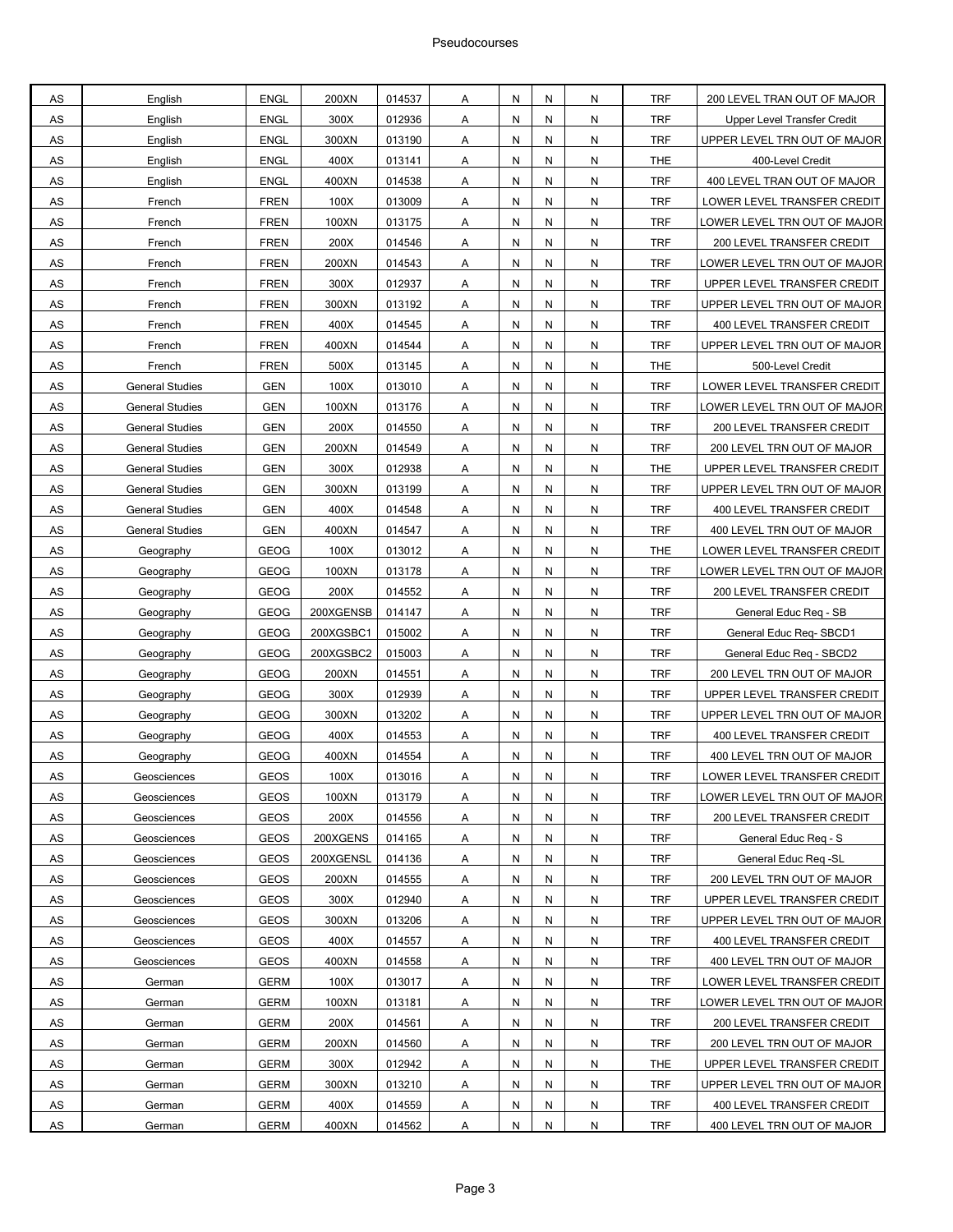| AS            | <b>Global Studies</b>      | <b>GLBS</b> | 100X      | 013019 | Α                       | N | Ν | N         | <b>TRF</b> | LOWER LEVEL TRANSFER CREDIT    |
|---------------|----------------------------|-------------|-----------|--------|-------------------------|---|---|-----------|------------|--------------------------------|
| AS            | <b>Global Studies</b>      | <b>GLBS</b> | 100XN     | 013182 | Α                       | N | N | N         | <b>TRF</b> | LOWER LEVEL TRN OUT OF MAJOR   |
| AS            | <b>Global Studies</b>      | <b>GLBS</b> | 300X      | 012941 | Α                       | N | N | N         | <b>TRF</b> | UPPER LEVEL TRANSFER CREDIT    |
| AS            | <b>Global Studies</b>      | <b>GLBS</b> | 300XN     | 013212 | Α                       | N | N | N         | <b>TRF</b> | UPPER LEVEL TRN OUT OF MAJOR   |
| AS            | Greek                      | GR          | 100X      | 013021 | Α                       | N | N | N         | <b>TRF</b> | LOWER LEVEL TRANSFER CREDIT    |
| AS            | Greek                      | GR          | 100XN     | 013183 | Α                       | N | N | N         | <b>TRF</b> | LOWER LEVEL TRN OUT OF MAJOR   |
| AS            | Greek                      | GR          | 200X      | 014567 | Α                       | N | N | N         | <b>TRF</b> | 200 LEVEL TRANSFER CREDIT      |
| AS            | Greek                      | GR          | 200XN     | 014566 | Α                       | N | N | N         | <b>TRF</b> | 200 LEVEL TRN OUT OF MAJOR     |
| AS            | Greek                      | GR          | 300X      | 012943 | Α                       | N | N | N         | <b>TRF</b> | UPPER LEVEL TRANSFER CREDIT    |
| AS            | Greek                      | GR          | 300XN     | 013214 | Α                       | N | N | N         | <b>TRF</b> | UPPER LEVEL TRN OUT OF MAJOR   |
| AS            | Greek                      | GR          | 400X      | 014565 | Α                       | N | N | N         | <b>TRF</b> | 400 LEVEL TRANSFER CREDIT      |
| AS            | Greek                      | GR          | 400XN     | 014564 | Α                       | N | N | N         | <b>TRF</b> | 400 LEVEL TRN OUT OF MAJOR     |
| AS            | <b>Humanities Division</b> | <b>HDIV</b> | 100X      | 013149 | Α                       | N | N | N         | <b>TRF</b> | Hum Div Lower Elec (Not GenED) |
| AS            | <b>Humanities Division</b> | <b>HDIV</b> | 200X      | 014568 | Α                       | N | N | N         | <b>TRF</b> | HUM DIV LOWER ELEC (NOT GEN ED |
| AS            | <b>Humanities Division</b> | <b>HDIV</b> | 300X      | 013150 | Α                       | N | N | N         | <b>THE</b> | Hum Div Upper Elec (Not GenEd) |
| AS            | <b>Humanities Division</b> | <b>HDIV</b> | 400X      | 014569 | Α                       | N | N | N         | <b>TRF</b> | HUM DIV UPPER ELEC (NOT GEN ED |
| AS            | Hebrew                     | <b>HEBR</b> | 100X      | 015326 | Α                       | N | N | N         | <b>TRF</b> | LOWER LEVEL TRANSFER CREDIT    |
| AS            | Hebrew                     | <b>HEBR</b> | 200X      | 015327 | Α                       | N | N | N         | <b>TRF</b> | 200 LEVEL TRANSFER CREDIT      |
| AS            | Hebrew                     | <b>HEBR</b> | 300X      | 015328 | Α                       | N | N | N         | <b>TRF</b> | UPPER LEVEL TRANSFER CREDIT    |
| AS            | Hebrew                     | <b>HEBR</b> | 400X      | 015329 | Α                       | N | N | N         | <b>TRF</b> | 400 LEVEL TRANSFER CREDIT      |
| AS            | History                    | <b>HIST</b> | 100X      | 013023 | Α                       | N | N | N         | <b>TRF</b> | LOWER LEVEL TRANSFER CREDIT    |
| AS            | History                    | <b>HIST</b> | 100XN     | 013186 | Α                       | N | N | N         | <b>TRF</b> | LOWER LEVEL TRN OUT OF MAJOR   |
| AS            | History                    | <b>HIST</b> | 200X      | 014573 | Α                       | N | N | N         | <b>TRF</b> | 200 LEVEL TRANSFER CREDIT      |
| AS            | History                    | <b>HIST</b> | 200XGENH  | 014141 | Α                       | N | N | N         | <b>TRF</b> | General Educ Req -H            |
| AS            | History                    | <b>HIST</b> | 200XGENSB | 014148 | $\overline{\mathsf{A}}$ | N | N | N         | <b>TRF</b> | General Educ Req - SB          |
| AS            | History                    | <b>HIST</b> | 200XGNHC1 | 015511 | Α                       | N | N | N         | <b>TRF</b> | General Education Req - HCD1   |
| AS            | History                    | <b>HIST</b> | 200XGNHC2 | 015512 | Α                       | N | N | N         | <b>TRF</b> | General Education Req - HCD2   |
| AS            | History                    | <b>HIST</b> | 200XGSBC1 | 015004 | Α                       | N | N | Ν         | <b>TRF</b> | General Educ Req-SBCD1         |
| AS            | History                    | <b>HIST</b> | 200XGSBC2 | 015005 | Α                       | N | N | N         | <b>TRF</b> | General Educ Req-SBCD2         |
| AS            | History                    | <b>HIST</b> | 200XN     | 014572 | Α                       | N | N | N         | <b>TRF</b> | 200 LEVEL TRN OUT OF MAJOR     |
| AS            | History                    | <b>HIST</b> | 300X      | 012944 | Α                       | N | N | N         | <b>THE</b> | UPPER LEVEL TRANSFER CREDIT    |
| AS            | History                    | <b>HIST</b> | 300XN     | 013220 | Α                       | N | N | N         | <b>TRF</b> | UPPER LEVEL TRN OUT OF MAJOR   |
| AS            | History                    | <b>HIST</b> | 400X      | 014571 | Α                       | N | Ν | N         | <b>TRF</b> | 400 LEVEL TRANSFER CREDIT      |
| AS            | History                    | <b>HIST</b> | 400XN     | 014570 | A                       | N | N | N         | <b>TRF</b> | 400 LEVEL TRN OUT OF MAJOR     |
| <b>AS</b>     | History                    | <b>HIST</b> | 500X      | 013146 | A                       | N | N | N         | <b>TRF</b> | 500-Level Credit               |
| ${\sf AS}$    | Honors                     | <b>HON</b>  | 200XGENA  | 015515 | $\mathsf{A}$            | N | N | N         | <b>TRF</b> | General Education Reg - Arts   |
| AS            | Honors                     | <b>HON</b>  | 200XGENC1 | 015516 | Α                       | N | N | N         | <b>TRF</b> | General Education Reg - CD1    |
| AS            | Honors                     | <b>HON</b>  | 200XGENC2 | 015517 | Α                       | N | N | N         | <b>TRF</b> | General Education Req - CD2    |
| $\mathsf{AS}$ | Honors                     | <b>HON</b>  | 200XGENH  | 015514 | Α                       | N | N | ${\sf N}$ | <b>TRF</b> | General Education Req - H      |
| <b>AS</b>     | Honors                     | <b>HON</b>  | 200XGENM  | 015576 | $\overline{A}$          | N | N | Υ         | <b>TRF</b> | General Educ Reg - M           |
| AS            | Honors                     | <b>HON</b>  | 200XGENOC | 015524 | $\overline{A}$          | N | N | N         | <b>TRF</b> | General Education Reg - OC     |
| ${\sf AS}$    | Honors                     | <b>HON</b>  | 200XGENS  | 015522 | Α                       | N | Ν | N         | <b>TRF</b> | General Education Req - S      |
| AS            | Honors                     | <b>HON</b>  | 200XGENSB | 015513 | Α                       | N | N | N         | <b>TRF</b> | General Education Req - SB     |
| $\mathsf{AS}$ | Honors                     | <b>HON</b>  | 200XGENSL | 015523 | Α                       | N | N | N         | <b>TRF</b> | General Education Reg - SL     |
| <b>AS</b>     | Honors                     | <b>HON</b>  | 200XGENWC | 015525 | $\overline{A}$          | N | N | N         | <b>TRF</b> | General Education Reg - WC     |
| ${\sf AS}$    | Honors                     | <b>HON</b>  | 200XGNAC1 | 015520 | $\overline{A}$          | N | N | N         | TRF        | General Education Reg - ACD1   |
| AS            | Honors                     | <b>HON</b>  | 200XGNAC2 | 015521 | Α                       | N | Ν | N         | <b>TRF</b> | General Education Req - ACD2   |
| AS            | Honors                     | <b>HON</b>  | 200XGNHC1 | 015518 | Α                       | N | Ν | N         | <b>TRF</b> | General Education Req - HCD1   |
| $\mathsf{AS}$ | Honors                     | <b>HON</b>  | 200XGNHC2 | 015519 | Α                       | N | N | ${\sf N}$ | <b>TRF</b> | General Education Req - HCD2   |
| <b>AS</b>     | Honors                     | <b>HON</b>  | 300X      | 015547 | $\overline{A}$          | N | N | N         | <b>TRF</b> | UPPER LEVEL TRANSFER CREDIT    |
|               |                            |             |           |        |                         |   |   |           |            |                                |
| AS            | <b>Humanities</b>          | <b>HUM</b>  | 100X      | 013025 | A                       | N | N | N         | <b>TRF</b> | LOWER LEVEL TRANSFER CREDIT    |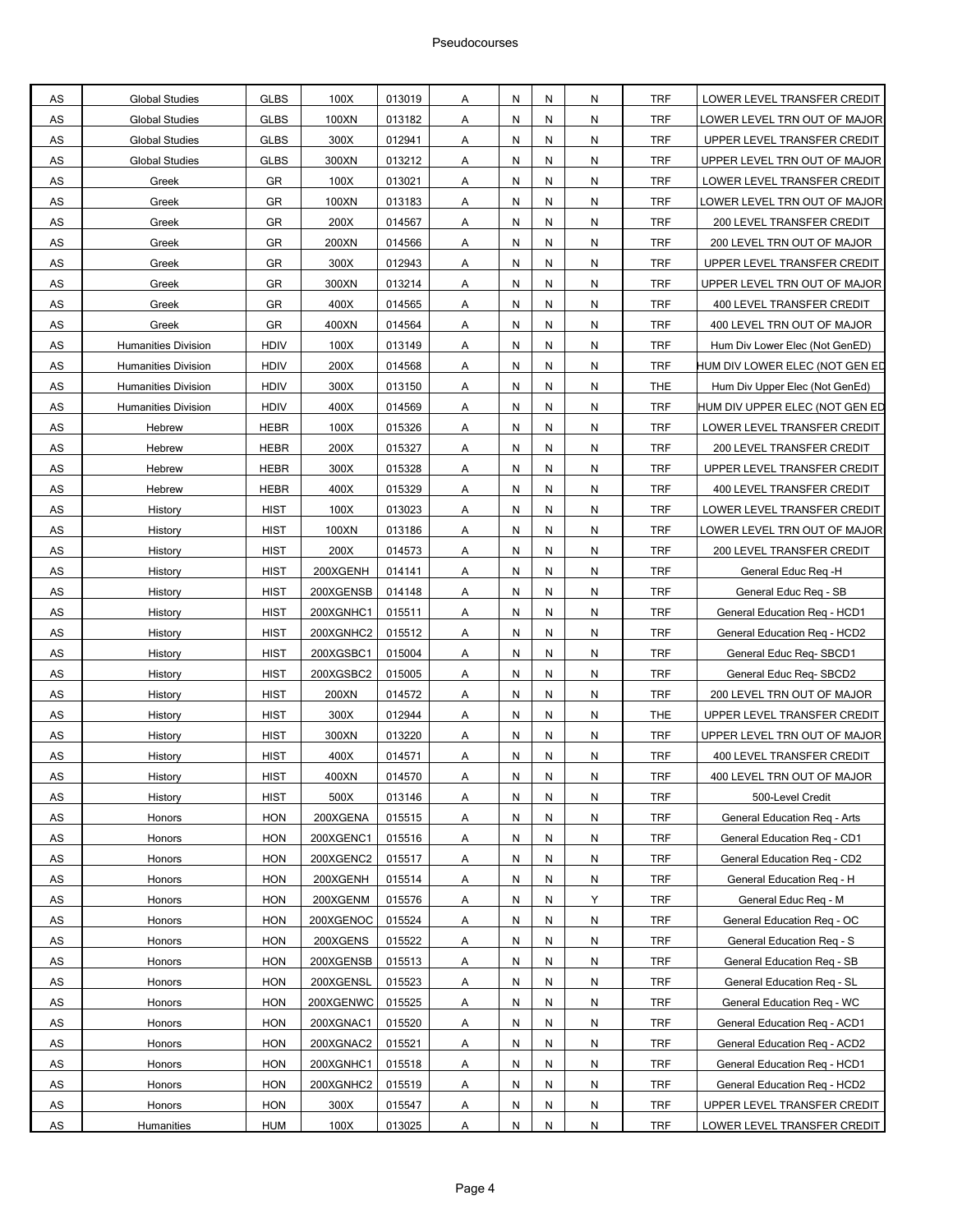| AS            | Humanities                  | <b>HUM</b>  | 100XN     | 013188           | Α | N      | N | N         | <b>TRF</b> | LOWER LEVEL TRN OUT OF MAJOR |
|---------------|-----------------------------|-------------|-----------|------------------|---|--------|---|-----------|------------|------------------------------|
| AS            | Humanities                  | <b>HUM</b>  | 200X      | 014577           | Α | N      | N | N         | <b>TRF</b> | 200 LEVEL TRANSFER CREDIT    |
| AS            | Humanities                  | <b>HUM</b>  | 200XGENA  | 015526           | Α | Ν      | N | N         | <b>TRF</b> | General Education Reg - A    |
| AS            | Humanities                  | <b>HUM</b>  | 200XGENH  | 014140           | Α | N      | N | N         | <b>TRF</b> | General Educ Req - H         |
| AS            | Humanities                  | <b>HUM</b>  | 200XGENSB | 015535           | Α | N      | N | N         | <b>TRF</b> | General Education Req - SB   |
| AS            | Humanities                  | <b>HUM</b>  | 200XGHUC1 | 015006           | Α | Ν      | N | N         | <b>TRF</b> | General Educ Req-HUCD1       |
| AS            | Humanities                  | <b>HUM</b>  | 200XGHUC2 | 015007           | Α | N      | N | N         | <b>TRF</b> | General Educ Req -HUCD2      |
| AS            | Humanities                  | <b>HUM</b>  | 200XGNCD1 | 015577           | Α | Υ      | Y | Y         | <b>TRF</b> | <b>GENERAL EDUC REQ-CD1</b>  |
| AS            | Humanities                  | <b>HUM</b>  | 200XGNCD2 | 015578           | Α | Υ      | Y | Υ         | <b>TRF</b> | <b>GENERAL EDUC REQ-CD2</b>  |
| AS            |                             | <b>HUM</b>  | 200XN     |                  |   |        | N | N         | <b>TRF</b> |                              |
| AS            | Humanities                  | <b>HUM</b>  | 300X      | 014578<br>012945 | Α | N<br>N | N | N         | <b>TRF</b> | 200 LEVEL TRN OUT OF MAJOR   |
|               | Humanities                  |             |           |                  | Α |        |   |           |            | UPPER LEVEL TRANSFER CREDIT  |
| AS            | Humanities                  | <b>HUM</b>  | 300XN     | 013223           | Α | N      | N | N         | <b>TRF</b> | UPPER LEVEL TRN OUT OF MAJOR |
| AS            | Humanities                  | <b>HUM</b>  | 400X      | 014576           | Α | N      | N | N         | <b>TRF</b> | 400 LEVEL TRANSFER CREDIT    |
| AS            | Humanities                  | <b>HUM</b>  | 400XN     | 014579           | Α | N      | N | N         | <b>TRF</b> | 400 LEVEL TRN OUT OF MAJOR   |
| AS            | Italian                     | <b>ITAL</b> | 100X      | 013029           | Α | N      | N | N         | <b>TRF</b> | LOWER LEVEL TRANSFER CREDIT  |
| AS            | Italian                     | <b>ITAL</b> | 100XN     | 013191           | Α | N      | N | N         | <b>TRF</b> | LOWER LEVEL TRN OUT OF MAJOR |
| AS            | Italian                     | <b>ITAL</b> | 200X      | 014583           | A | N      | N | N         | <b>TRF</b> | 200 LEVEL TRANSFER CREDIT    |
| AS            | Italian                     | <b>ITAL</b> | 200XN     | 014584           | Α | N      | N | N         | <b>TRF</b> | 200 LEVEL TRN OUT OF MAJOR   |
| AS            | Italian                     | <b>ITAL</b> | 300X      | 012946           | Α | N      | N | N         | <b>THE</b> | UPPER LEVEL TRANSFER CREDIT  |
| AS            | Italian                     | <b>ITAL</b> | 300XN     | 013225           | A | N      | N | N         | <b>TRF</b> | UPPER LEVEL TRN OUT OF MAJOR |
| AS            | Italian                     | <b>ITAL</b> | 400X      | 014585           | Α | N      | N | N         | <b>TRF</b> | 400 LEVEL TRANSFER CREDIT    |
| AS            | Italian                     | <b>ITAL</b> | 400XN     | 014582           | Α | N      | N | N         | <b>TRF</b> | 400 LEVEL TRN OUT OF MAJOR   |
| AS            | Interpreter Training        | <b>ITP</b>  | 100X      | 013031           | Α | N      | N | N         | <b>TRF</b> | LOWER LEVEL TRANSFER CREDIT  |
| AS            | Interpreter Training        | <b>ITP</b>  | 100XN     | 013193           | Α | N      | N | N         | <b>TRF</b> | LOWER LEVEL TRN OUT OF MAJOR |
| AS            | Interpreter Training        | <b>ITP</b>  | 200X      | 014587           | Α | N      | N | N         | <b>TRF</b> | 200 LEVEL TRANSFER CREDIT    |
| AS            | Interpreter Training        | <b>ITP</b>  | 200XN     | 014588           | Α | N      | N | N         | <b>TRF</b> | 200 LEVEL TRN OUT OF MAJOR   |
| AS            | Interpreter Training        | <b>ITP</b>  | 300X      | 012947           | A | N      | N | N         | <b>THE</b> | UPPER LEVEL TRANSFER CREDIT  |
| AS            | <b>Interpreter Training</b> | <b>ITP</b>  | 300XN     | 013226           | Α | N      | N | N         | <b>TRF</b> | UPPER LEVEL TRN OUT OF MAJOR |
| AS            | Interpreter Training        | <b>ITP</b>  | 400X      | 014586           | Α | N      | N | N         | <b>TRF</b> | 400 LEVEL TRANSFER CREDIT    |
| AS            | Interpreter Training        | <b>ITP</b>  | 400XN     | 014589           | A | N      | N | N         | <b>TRF</b> | 400 LEVEL TRN OUT OF MAJOR   |
| AS            | Justice Administration      | <b>JA</b>   | 100X      | 013034           | Α | N      | N | N         | <b>THE</b> | LOWER LEVEL TRANSFER CREDIT  |
| AS            | Justice Administration      | JA          | 100XN     | 013194           | Α | N      | N | N         | <b>TRF</b> | OWER LEVEL TRN OUT OF MAJOR  |
| AS            | Justice Administration      | JA          | 200X      | 014592           | Α | Ν      | N | N         | <b>TRF</b> | 200 LEVEL TRANSFER CREDIT    |
| <b>AS</b>     | Justice Administration      | JA          | 200XGENSB | 014150           | Α | N      | N | N         | <b>TRF</b> | General Educ Req - SB        |
| AS            | Justice Administration      | JA          | 200XGSBC1 | 015008           | A | N      | N | N         | <b>TRF</b> | General Educ Req-SBCD1       |
| ${\sf AS}$    | Justice Administration      | JA          | 200XGSBC2 | 015009           | Α | N      | N | N         | <b>TRF</b> | General Educ Req - SBCD2     |
| AS            | Justice Administration      | JA          | 200XN     | 014593           | A | N      | N | N         | TRF        | 200 LEVEL TRN OUT OF MAJOR   |
| AS            | Justice Administration      | JA          | 300X      | 012948           | Α | N      | N | N         | <b>TRF</b> | UPPER LEVEL TRANSFER CREDIT  |
| $\mathsf{AS}$ | Justice Administration      | JA          | 300XN     | 013227           | Α | N      | N | N         | <b>TRF</b> | UPPER LEVEL TRN OUT OF MAJOR |
| AS            | Justice Administration      | JA          | 400X      | 014591           | A | N      | N | N         | <b>TRF</b> | 400 LEVEL TRANSFER CREDIT    |
| ${\sf AS}$    | Justice Administration      | JA          | 400XN     | 014590           | Α | N      | N | N         | <b>TRF</b> | 400 LEVEL TRN OUT OF MAJOR   |
| AS            | Japanese Language           | <b>JAPN</b> | 100X      | 015507           | A | N      | N | N         | TRF        | LOWER LEVEL TRANSFER CREDIT  |
| AS            | Japanese Language           | <b>JAPN</b> | 200X      | 015508           | Α | N      | N | N         | <b>TRF</b> | 200 LEVEL TRANSFER CREDIT    |
| ${\sf AS}$    | Japanese Language           | <b>JAPN</b> | 300X      | 015509           | A | N      | N | N         | <b>TRF</b> | UPPER LEVEL TRANSFER CREDIT  |
| AS            | Japanese Language           | JAPN        | 400X      | 015510           | A | N      | N | N         | TRF        | 400 LEVEL TRANSFER CREDIT    |
| ${\sf AS}$    | Latin                       | LAT         | 100X      | 013036           | Α | N      | N | ${\sf N}$ | <b>TRF</b> | LOWER LEVEL TRANSFER CREDIT  |
| AS            | Latin                       | LAT         | 100XN     | 013195           | Α | N      | N | N         | TRF        | OWER LEVEL TRN OUT OF MAJOR  |
| AS            | Latin                       | LAT         | 200X      | 014595           | Α | N      | N | N         | <b>TRF</b> | 200 LEVEL TRANSFER CREDIT    |
| $\mathsf{AS}$ | Latin                       | LAT         | 200XN     | 014596           | Α | N      | N | N         | <b>TRF</b> | 200 LEVEL TRN OUT OF MAJOR   |
| AS            | Latin                       | LAT         | 300X      | 012949           | Α | N      | N | N         | <b>TRF</b> | UPPER LEVEL TRANSFER CREDIT  |
| AS            | Latin                       | LAT         | 300XN     | 013228           | Α | N      | N | ${\sf N}$ | <b>TRF</b> | UPPER LEVEL TRN OUT OF MAJOR |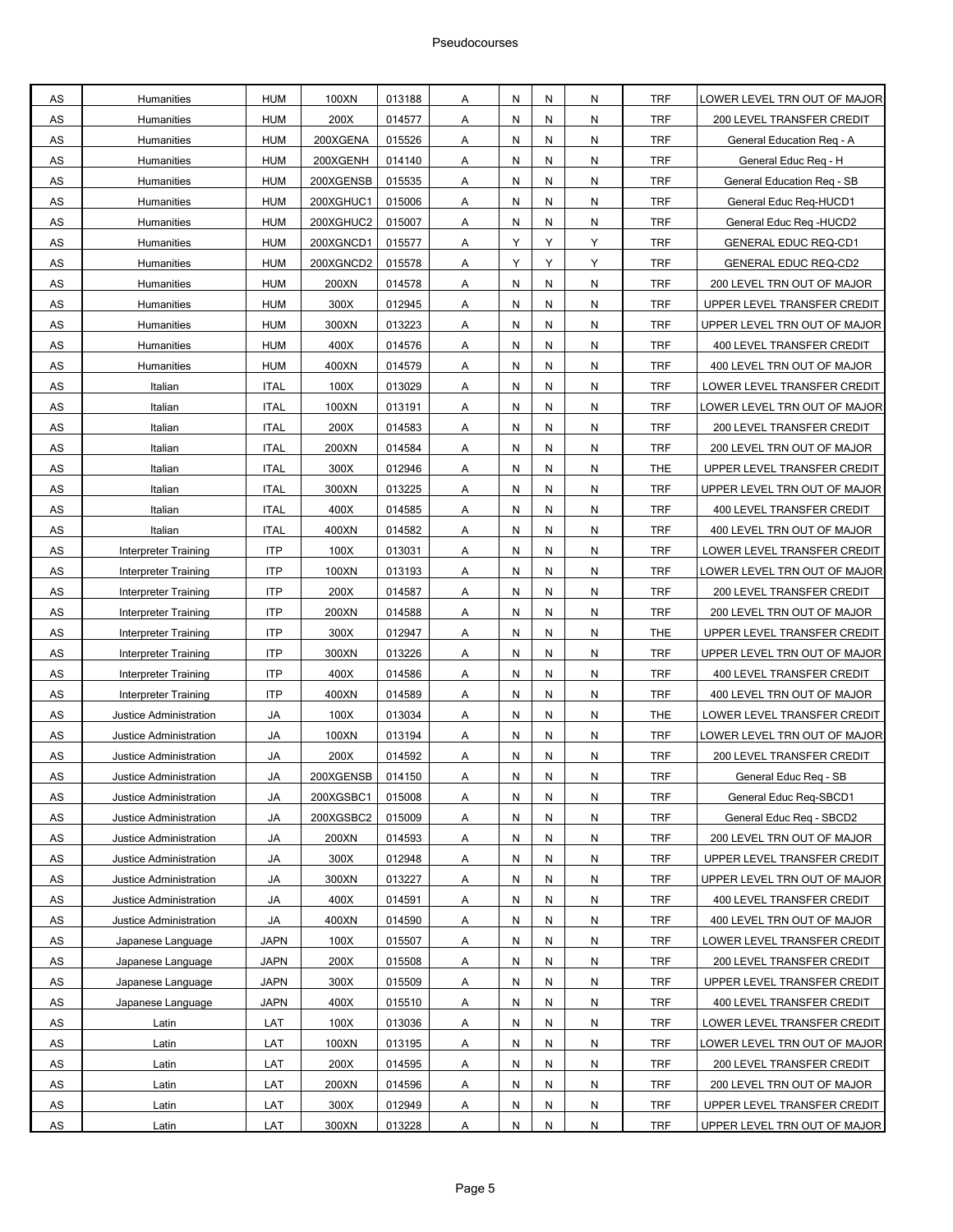| AS            | Latin                   | LAT         | 400X      | 014594 | A | Ν | N | N         | <b>TRF</b> | 400 LEVEL TRANSFER CREDIT    |
|---------------|-------------------------|-------------|-----------|--------|---|---|---|-----------|------------|------------------------------|
| AS            | Latin                   | LAT         | 400XN     | 014597 | Α | N | N | N         | <b>TRF</b> | 400 LEVEL TRN OUT OF MAJOR   |
| AS            | <b>Liberal Studies</b>  | LBST        | 100X      | 013038 | Α | N | N | N         | <b>TRF</b> | LOWER LEVEL TRANSFER CREDIT  |
| AS            | <b>Liberal Studies</b>  | LBST        | 100XN     | 013196 | Α | Ν | N | N         | <b>TRF</b> | OWER LEVEL TRN OUT OF MAJOR  |
| AS            | <b>Liberal Studies</b>  | LBST        | 200X      | 014600 | Α | Ν | N | N         | <b>TRF</b> | 200 LEVEL TRANSFER CREDIT    |
| AS            | <b>Liberal Studies</b>  | LBST        | 200XN     | 014599 | A | Ν | N | N         | <b>TRF</b> | 200 LEVEL TRN OUT OF MAJOR   |
| AS            | <b>Liberal Studies</b>  | LBST        | 300X      | 012950 | Α | N | N | ${\sf N}$ | <b>TRF</b> | UPPER LEVEL TRANSFER CREDIT  |
| AS            | <b>Liberal Studies</b>  | LBST        | 300XN     | 013229 | А | N | N | N         | <b>TRF</b> | UPPER LEVEL TRN OUT OF MAJOR |
| $\mathsf{AS}$ | <b>Liberal Studies</b>  | LBST        | 400X      | 014598 | Α | Ν | N | N         | <b>TRF</b> | 400 LEVEL TRANSFER CREDIT    |
| AS            | <b>Liberal Studies</b>  | LBST        | 400XN     | 014601 | Α | Ν | N | N         | <b>TRF</b> | 400 LEVEL TRN OUT OF MAJOR   |
| AS            | Linguistics             | <b>LING</b> | 100X      | 013039 | A | Ν | N | N         | <b>TRF</b> | LOWER LEVEL TRANSFER CREDIT  |
| AS            | Linguistics             | <b>LING</b> | 100XN     | 013197 | Α | N | N | N         | <b>TRF</b> | LOWER LEVEL TRN OUT OF MAJOR |
| AS            | Linguistics             | <b>LING</b> | 200X      | 014604 | Α | Ν | N | N         | <b>TRF</b> | 200 LEVEL TRANSFER CREDIT    |
| AS            | Linguistics             | <b>LING</b> | 200XN     | 014603 | Α | Ν | N | N         | <b>TRF</b> | 200 LEVEL TRN OUT OF MAJOR   |
| AS            | Linguistics             | <b>LING</b> | 300X      | 012951 | Α | Ν | N | ${\sf N}$ | <b>TRF</b> | UPPER LEVEL TRANSFER CREDIT  |
| AS            | Linguistics             | <b>LING</b> | 300XN     | 013230 | Α | Ν | N | ${\sf N}$ | <b>TRF</b> | UPPER LEVEL TRN OUT OF MAJOR |
| AS            | Linguistics             | <b>LING</b> | 400X      | 014602 | Α | N | N | N         | <b>TRF</b> | 400 LEVEL TRANSFER CREDIT    |
| AS            | Linguistics             | <b>LING</b> | 400XN     | 014605 | Α | N | N | N         | <b>TRF</b> | 400 LEVEL TRN OUT OF MAJOR   |
| AS            | Modern Languages        | M L         | 100X      | 013041 | Α | Ν | N | N         | <b>TRF</b> | LOWER LEVEL TRANSFER CREDIT  |
| AS            | Modern Languages        | M L         | 100XN     | 013200 | Α | Ν | N | ${\sf N}$ | <b>TRF</b> | LOWER LEVEL TRN OUT OF MAJOR |
| AS            | Modern Languages        | M L         | 200X      | 014608 | A | Ν | N | N         | <b>TRF</b> | 200 LEVEL TRANSFER CREDIT    |
| AS            | Modern Languages        | M L         | 200XN     | 014607 | Α | N | N | ${\sf N}$ | <b>TRF</b> | 200 LEVEL TRN OUT OF MAJOR   |
| AS            | Modern Languages        | M L         | 300X      | 012952 | Α | N | N | N         | <b>TRF</b> | UPPER LEVEL TRANSFER CREDIT  |
| AS            | Modern Languages        | M L         | 300XN     | 013231 | Α | N | N | N         | <b>TRF</b> | UPPER LEVEL TRN OUT OF MAJOR |
| AS            | Modern Languages        | M L         | 400X      | 014606 | Α | N | N | N         | <b>TRF</b> | 400 LEVEL TRANSFER CREDIT    |
| AS            | Modern Languages        | M L         | 400XN     | 014609 | A | Ν | N | N         | <b>TRF</b> | 400 LEVEL TRN OUT OF MAJOR   |
| AS            | Mathematics             | <b>MATH</b> | 100X      | 013043 | Α | N | N | ${\sf N}$ | <b>TRF</b> | LOWER LEVEL TRANSFER CREDIT  |
| AS            | Mathematics             | MATH        | 100XN     | 013201 | Α | Ν | N | N         | <b>TRF</b> | LOWER LEVEL TRN OUT OF MAJOR |
| AS            | Mathematics             | MATH        | 200X      | 014613 | Α | N | N | N         | <b>TRF</b> | 200 LEVEL TRANSFER CREDIT    |
| AS            | <b>Mathematics</b>      | MATH        | 200XGENH  | 015574 | Α | Υ | N | Υ         | <b>TRF</b> | <b>GENERAL EDUC REQ-H</b>    |
| AS            | Mathematics             | <b>MATH</b> | 200XGENM  | 013932 | A | Ν | N | ${\sf N}$ | <b>TRF</b> | General Educ Reg - M         |
| AS            | Mathematics             | <b>MATH</b> | 200XN     | 014610 | Α | N | N | N         | <b>TRF</b> | 200 LEVEL TRN OUT OF MAJOR   |
| AS            | Mathematics             | <b>MATH</b> | 300X      | 012953 | Α | N | N | ${\sf N}$ | <b>TRF</b> | UPPER LEVEL TRANSFER CREDIT  |
| AS            | Mathematics             | MATH        | 300XN     | 013232 | Α | Ν | N | N         | <b>TRF</b> | UPPER LEVEL TRN OUT OF MAJOR |
| AS            | Mathematics             | <b>MATH</b> | 400X      | 014611 | A | N | N | N         | <b>TRF</b> | 400 LEVEL TRANSFER CREDIT    |
| ${\sf AS}$    | Mathematics             | <b>MATH</b> | 400XN     | 014612 | A | Ν | N | N         | <b>TRF</b> | 400 LEVEL TRN OUT OF MAJOR   |
| AS            | <b>Military Science</b> | <b>MILS</b> | 100X      | 013044 | A | N | N | N         | <b>TRF</b> | LOWER LEVEL TRANSFER CREDIT  |
| AS            | <b>Military Science</b> | <b>MILS</b> | 100XN     | 013203 | Α | N | N | ${\sf N}$ | <b>TRF</b> | OWER LEVEL TRN OUT OF MAJOR  |
| ${\sf AS}$    | <b>Military Science</b> | <b>MILS</b> | 200X      | 014621 | A | N | N | N         | <b>TRF</b> | 200 LEVEL TRANSFER CREDIT    |
| <b>AS</b>     | <b>Military Science</b> | <b>MILS</b> | 200XN     | 014620 | Α | N | N | ${\sf N}$ | <b>TRF</b> | 200 LEVEL TRN OUT OF MAJOR   |
| ${\sf AS}$    | <b>Military Science</b> | <b>MILS</b> | 300X      | 012954 | A | N | N | N         | <b>TRF</b> | UPPER LEVEL TRANSFER CREDIT  |
| ${\sf AS}$    | <b>Military Science</b> | <b>MILS</b> | 300XN     | 013233 | A | N | N | N         | <b>TRF</b> | UPPER LEVEL TRN OUT OF MAJOR |
| AS            | <b>Military Science</b> | <b>MILS</b> | 400X      | 014619 | A | N | N | ${\sf N}$ | <b>TRF</b> | 400 LEVEL TRANSFER CREDIT    |
| ${\sf AS}$    | <b>Military Science</b> | <b>MILS</b> | 400XN     | 014618 | A | N | N | N         | <b>TRF</b> | 400 LEVEL TRN OUT OF MAJOR   |
| <b>AS</b>     | <b>Natural Sciences</b> | <b>NATS</b> | 100X      | 013046 | Α | N | N | ${\sf N}$ | <b>TRF</b> | LOWER LEVEL TRANSFER CREDIT  |
| ${\sf AS}$    | <b>Natural Sciences</b> | <b>NATS</b> | 100XN     | 013204 | A | Ν | N | N         | <b>TRF</b> | LOWER LEVEL TRN OUT OF MAJOR |
| AS            | <b>Natural Sciences</b> | <b>NATS</b> | 200XGENS  | 014168 | A | N | N | N         | <b>TRF</b> | General Educ Req - S         |
| AS            | <b>Natural Sciences</b> | <b>NATS</b> | 200XGENSL | 014139 | Α | N | N | ${\sf N}$ | <b>TRF</b> | General Educ Req -SL         |
| AS            | <b>Natural Sciences</b> | <b>NATS</b> | 300X      | 012956 | A | N | N | N         | <b>TRF</b> | UPPER LEVEL TRANSFER CREDIT  |
| <b>AS</b>     | Natural Sciences        | <b>NATS</b> | 300XN     | 013234 | A | N | N | ${\sf N}$ | <b>TRF</b> | UPPER LEVEL TRN OUT OF MAJOR |
| <b>AS</b>     | <b>Natural Sciences</b> | <b>NATS</b> | 400X      | 015047 | A | Ν | N | N         | TRF        | UPPER LEVEL TRANSFER CREDIT  |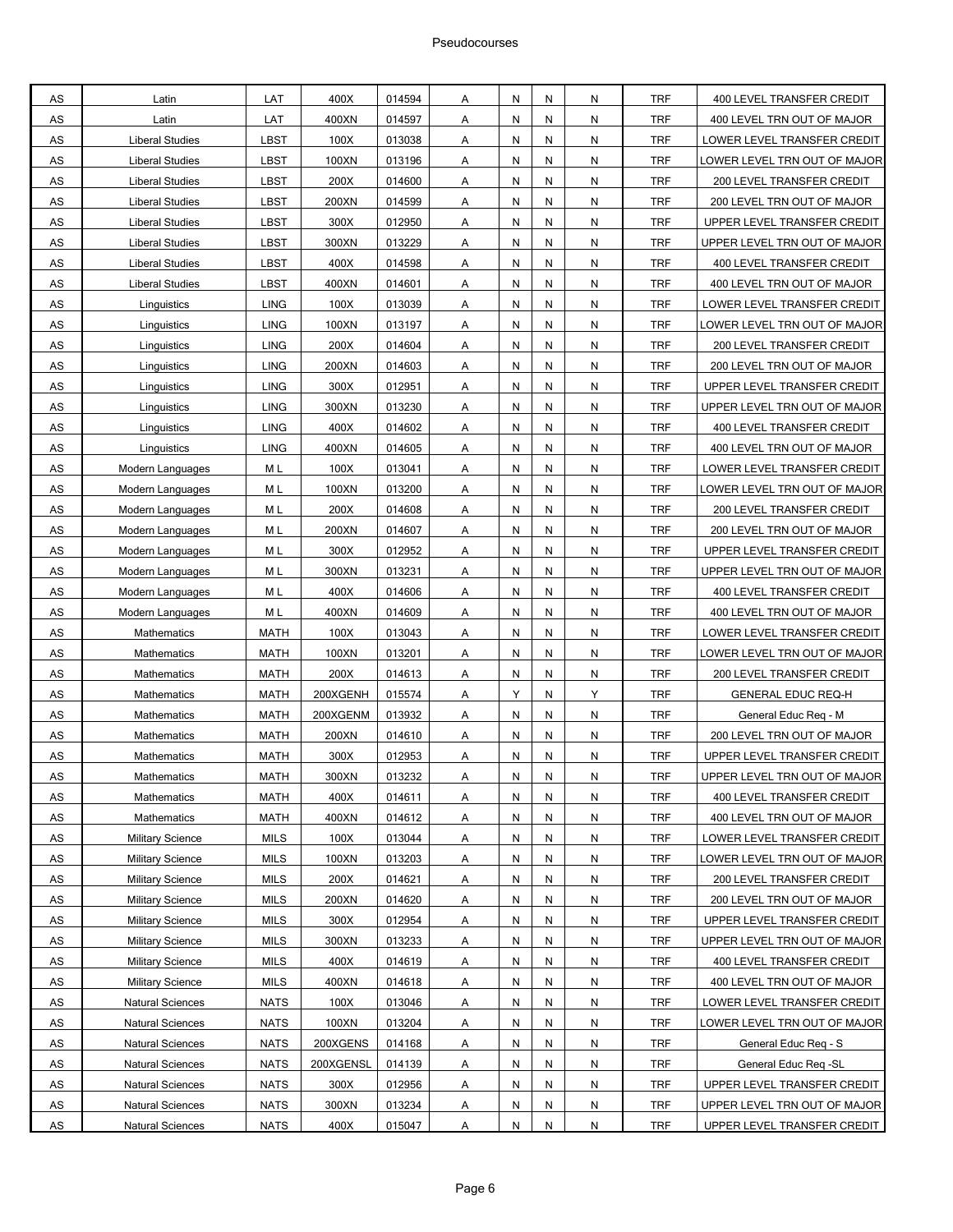| AS         | <b>Natural Sciences</b>         | <b>NATS</b> | 400XN     | 015048 | Α | N | N | N | TRF        | UPPER LEVEL TRN OUT OF MAJOR   |
|------------|---------------------------------|-------------|-----------|--------|---|---|---|---|------------|--------------------------------|
| AS         | <b>Natural Sciences</b>         | <b>NATS</b> | 500X      | 015049 | Α | N | N | N | <b>TRF</b> | 500 LEVEL TRANSFER CREDIT      |
| AS         | <b>Natural Sciences</b>         | <b>NATS</b> | 500XN     | 015050 | Α | N | N | N | <b>TRF</b> | 500 LEVEL TRN OUT OF MAJOR     |
| AS         | Natural Sciences Divison        | <b>NDIV</b> | 100X      | 013151 | Α | N | N | N | <b>TRF</b> | Nat Div Lower Elec (Not GenEd) |
| <b>AS</b>  | <b>Natural Sciences Divison</b> | <b>NDIV</b> | 300X      | 013152 | Α | N | N | N | <b>TRF</b> | Nat Div Upper Elec (Not GenEd) |
| AS         | Oral Communication Gen Ed       | ОC          | 200XGENOC | 014158 | Α | N | N | N | TRF        | General Educ Req - OC          |
| AS         | Paralegal Studies               | <b>PARA</b> | 100X      | 013048 | Α | N | N | N | <b>TRF</b> | LOWER LEVEL TRANSFER CREDIT    |
| AS         | <b>Paralegal Studies</b>        | <b>PARA</b> | 100XN     | 013205 | Α | N | N | N | <b>TRF</b> | LOWER LEVEL TRN OUT OF MAJOR   |
| AS         | Paralegal Studies               | PARA        | 200X      | 014636 | Α | N | N | N | <b>TRF</b> | 200 LEVEL TRANSFER CREDIT      |
| AS         | Paralegal Studies               | <b>PARA</b> | 200XN     | 014637 | A | N | N | N | <b>TRF</b> | 200 LEVEL TRN OUT OF MAJOR     |
| AS         | Paralegal Studies               | <b>PARA</b> | 300X      | 012955 | Α | N | N | N | TRF        | UPPER LEVEL TRANSFER CREDIT    |
| AS         | Paralegal Studies               | <b>PARA</b> | 300XN     | 013236 | Α | N | N | N | <b>TRF</b> | UPPER LEVEL TRN OUT OF MAJOR   |
| AS         | <b>Paralegal Studies</b>        | <b>PARA</b> | 400X      | 014638 | Α | N | N | N | <b>TRF</b> | 400 LEVEL TRANSFER CREDIT      |
| AS         | <b>Paralegal Studies</b>        | <b>PARA</b> | 400XN     | 014639 | Α | N | N | N | <b>TRF</b> | 400 LEVEL TRN OUT OF MAJOR     |
| <b>AS</b>  | Pan-African Studies             | PAS         | 100X      | 013049 | Α | N | N | N | <b>THE</b> | LOWER LEVEL TRANSFER CREDIT    |
| AS         | Pan-African Studies             | PAS         | 100XN     | 013207 | Α | N | N | N | <b>TRF</b> | LOWER LEVEL TRN OUT OF MAJOR   |
| AS         | Pan-African Studies             | PAS         | 200X      | 014640 | Α | N | N | N | <b>TRF</b> | 200 LEVEL TRANSFER CREDIT      |
| AS         | Pan-African Studies             | PAS         | 200XGENSB | 014152 | Α | N | N | N | <b>TRF</b> | General Educ Reg - SB          |
| AS         | Pan-African Studies             | PAS         | 200XGNCD1 | 015158 | Α | N | N | N | <b>TRF</b> | General Educ Req - CD1         |
| AS         | Pan-African Studies             | PAS         | 200XGNCD2 | 015159 | A | N | N | N | <b>TRF</b> | General Educ Reg - CD2         |
| AS         | Pan-African Studies             | PAS         | 200XGSBC1 | 015010 | Α | N | N | N | TRF        | General Educ Req - SBCD1       |
| AS         | Pan-African Studies             | PAS         | 200XGSBC2 | 015011 | Α | N | N | N | <b>TRF</b> | General Educ Req - SBCD2       |
| AS         | Pan-African Studies             | PAS         | 200XN     | 014641 | Α | N | N | N | <b>TRF</b> | 200 LEVEL TRN OUT OF MAJOR     |
| AS         | Pan-African Studies             | PAS         | 300X      | 012957 | Α | N | N | N | <b>TRF</b> | UPPER LEVEL TRANSFER CREDIT    |
| <b>AS</b>  | Pan-African Studies             | PAS         | 300XN     | 013237 | Α | N | N | N | <b>TRF</b> | UPPER LEVEL TRN OUT OF MAJOR   |
| AS         | Pan-African Studies             | PAS         | 400X      | 014642 | Α | N | N | N | TRF        | 400 LEVEL TRANSFER CREDIT      |
| AS         | Pan-African Studies             | PAS         | 400XN     | 014643 | Α | N | N | N | <b>TRF</b> | 400 LEVEL TRN OUT OF MAJOR     |
| AS         | Philosophy                      | PHIL        | 100X      | 013051 | Α | N | N | N | <b>TRF</b> | LOWER LEVEL TRANSFER CREDIT    |
| AS         | Philosophy                      | PHIL        | 100XN     | 013208 | Α | N | N | N | <b>TRF</b> | LOWER LEVEL TRN OUT OF MAJOR   |
| <b>AS</b>  | Philosophy                      | PHIL        | 200X      | 014647 | A | N | N | N | <b>TRF</b> | 200 LEVEL TRANSFER CREDIT      |
| AS         | Philosophy                      | PHIL        | 200XGENH  | 014713 | Α | N | N | N | TRF        | General Educ Req - H           |
| AS         | Philosophy                      | PHIL        | 200XGENOC | 015570 | Α | Υ | N | N | <b>TRF</b> | GENERAL EDUC REQ-OC            |
| AS         | Philosophy                      | PHIL        | 200XGENSB | 015552 | Α | N | N | N | <b>TRF</b> | General Educ Req - SB          |
| AS         | Philosophy                      | PHIL        | 200XGHUC1 | 015012 | A | N | N | N | <b>TRF</b> | General Educ Reg - HUCD1       |
| <b>AS</b>  | Philosophy                      | PHIL        | 200XGHUC2 | 015013 | A | N | N | N | <b>TRF</b> | General Educ Req - HUCD2       |
| AS         | Philosophy                      | PHIL        | 200XN     | 014644 | A | N | N | N | TRF        | 200 LEVEL TRN OUT OF MAJOR     |
| AS         | Philosophy                      | PHIL        | 300X      | 012961 | Α | N | N | N | <b>TRF</b> | UPPER LEVEL TRANSFER CREDIT    |
| ${\sf AS}$ | Philosophy                      | PHIL        | 300XN     | 013238 | Α | Ν | N | N | <b>TRF</b> | UPPER LEVEL TRN OUT OF MAJOR   |
| AS         | Philosophy                      | PHIL        | 400X      | 014645 | Α | N | N | N | <b>TRF</b> | 400 LEVEL TRANSFER CREDIT      |
| <b>AS</b>  | Philosophy                      | PHIL        | 400XN     | 014646 | A | N | N | N | <b>TRF</b> | 400 LEVEL TRN OUT OF MAJOR     |
| ${\sf AS}$ | Philosophy                      | PHIL        | 500X      | 013142 | A | N | N | N | TRF        | 500-Level Credit               |
| ${\sf AS}$ | Physics                         | PHYS        | 100X      | 013053 | Α | N | N | N | <b>TRF</b> | LOWER LEVEL TRANSFER CREDIT    |
| ${\sf AS}$ | Physics                         | <b>PHYS</b> | 100XN     | 013209 | Α | Ν | N | N | <b>TRF</b> | LOWER LEVEL TRN OUT OF MAJOR   |
| ${\sf AS}$ | Physics                         | PHYS        | 200X      | 014651 | Α | N | N | N | <b>TRF</b> | 200 LEVEL TRANSFER CREDIT      |
| <b>AS</b>  | Physics                         | <b>PHYS</b> | 200XGENS  | 014167 | A | N | N | N | <b>TRF</b> | General Educ Req - S           |
| AS         | Physics                         | <b>PHYS</b> | 200XGENSL | 014138 | A | N | N | N | TRF        | General Educ Req -SL           |
| AS         | Physics                         | PHYS        | 200XN     | 014648 | Α | N | N | N | <b>TRF</b> | 200 LEVEL TRN OUT OF MAJOR     |
| AS         | Physics                         | <b>PHYS</b> | 300X      | 012962 | Α | Ν | N | N | <b>TRF</b> | UPPER LEVEL TRANSFER CREDIT    |
| AS         | Physics                         | PHYS        | 300XN     | 013239 | Α | N | N | N | <b>TRF</b> | UPPER LEVEL TRN OUT OF MAJOR   |
| <b>AS</b>  | Physics                         | <b>PHYS</b> | 400X      | 014650 | Α | N | N | N | <b>TRF</b> | 400 LEVEL TRANSFER CREDIT      |
| AS         | Physics                         | <b>PHYS</b> | 400XN     | 014649 | Α | N | N | N | <b>TRF</b> | 400 LEVEL TRN OUT OF MAJOR     |
|            |                                 |             |           |        |   |   |   |   |            |                                |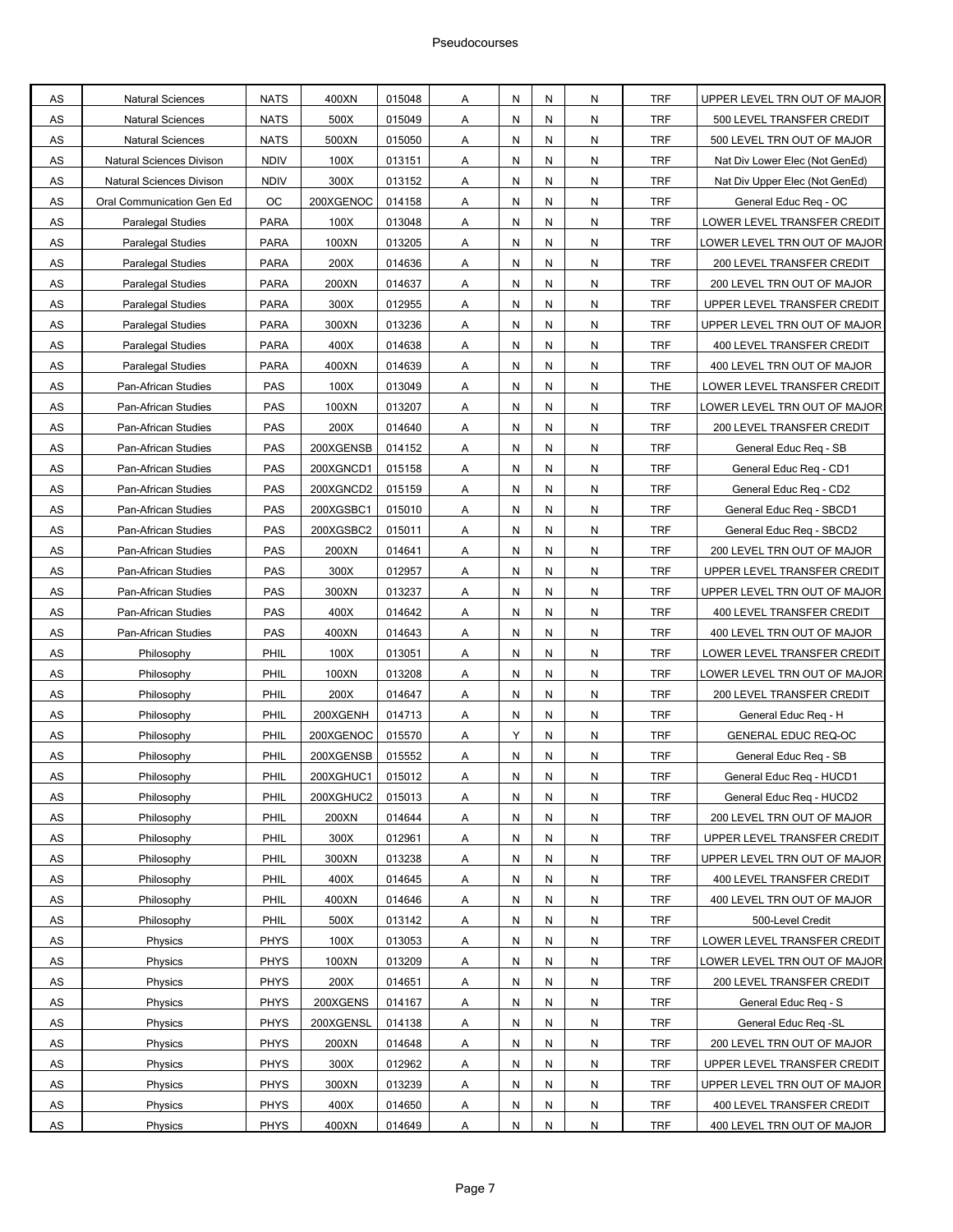| AS         | <b>Political Science</b> | <b>POLS</b> | 100X      | 013054 | Α              | N | N | N | <b>TRF</b> | LOWER LEVEL TRANSFER CREDIT    |
|------------|--------------------------|-------------|-----------|--------|----------------|---|---|---|------------|--------------------------------|
| AS         | <b>Political Science</b> | <b>POLS</b> | 100XN     | 013211 | Α              | Ν | N | N | <b>TRF</b> | LOWER LEVEL TRN OUT OF MAJOR   |
| AS         | <b>Political Science</b> | <b>POLS</b> | 100XN     | 013213 | Α              | N | N | N | <b>TRF</b> | OWER LEVEL TRN OUT OF MAJOR.   |
| AS         | <b>Political Science</b> | <b>POLS</b> | 200X      | 014655 | Α              | N | N | N | <b>TRF</b> | 200 LEVEL TRANSFER CREDIT      |
| AS         | <b>Political Science</b> | <b>POLS</b> | 200XGENH  | 015539 | Α              | Ν | N | N | <b>TRF</b> | General Educ Reg - H           |
| AS         | <b>Political Science</b> | <b>POLS</b> | 200XGENSB | 014153 | Α              | Ν | N | N | TRF        | General Educ Reg - SB          |
| AS         | <b>Political Science</b> | <b>POLS</b> | 200XGSBC1 | 015014 | Α              | Ν | N | N | <b>TRF</b> | General Educ Req - SBCD1       |
| AS         | <b>Political Science</b> | <b>POLS</b> | 200XGSBC2 | 015015 | Α              | N | N | N | <b>TRF</b> | General Educ Req-SBCD2         |
| AS         | <b>Political Science</b> | <b>POLS</b> | 200XN     | 014653 | Α              | N | N | N | <b>TRF</b> | 200 LEVEL TRN OUT OF MAJOR     |
| <b>AS</b>  | <b>Political Science</b> | <b>POLS</b> | 300X      | 012963 | Α              | N | N | N | <b>THE</b> | UPPER LEVEL TRANSFER CREDIT    |
| AS         | <b>Political Science</b> | <b>POLS</b> | 300XN     | 013240 | Α              | Ν | N | N | <b>TRF</b> | UPPER LEVEL TRN OUT OF MAJOR   |
| AS         | <b>Political Science</b> | <b>POLS</b> | 400X      | 014654 | Α              | Ν | N | N | <b>TRF</b> | 400 LEVEL TRANSFER CREDIT      |
| AS         | <b>Political Science</b> | <b>POLS</b> | 400XN     | 014652 | Α              | N | N | N | <b>TRF</b> | 400 LEVEL TRN OUT OF MAJOR     |
| AS         | Psychology               | <b>PSYC</b> | 100X      | 013056 | Α              | Ν | N | N | <b>THE</b> | LOWER LEVEL TRANSFER CREDIT    |
| AS         | Psychology               | <b>PSYC</b> | 100XN     | 013215 | Α              | Ν | N | N | <b>TRF</b> | LOWER LEVEL TRN OUT OF MAJOR   |
| AS         | Psychology               | <b>PSYC</b> | 200X      | 014657 | Α              | Ν | N | N | TRF        | 200 LEVEL TRANSFER CREDIT      |
| AS         | Psychology               | <b>PSYC</b> | 200XGENSB | 014154 | Α              | Ν | N | N | <b>TRF</b> | General Educ Req - SB          |
| AS         | Psychology               | <b>PSYC</b> | 200XGSBC1 | 015016 | Α              | N | N | N | <b>TRF</b> | General Educ Reg -SBCD1        |
| AS         | Psychology               | <b>PSYC</b> | 200XGSBC2 | 015017 | Α              | N | N | N | <b>TRF</b> | General Educ Req - SBCD2       |
| <b>AS</b>  | Psychology               | <b>PSYC</b> | 200XN     | 014658 | Α              | N | N | N | <b>TRF</b> | 200 LEVEL TRN OUT OF MAJOR     |
| AS         | Psychology               | <b>PSYC</b> | 300X      | 012965 | Α              | Ν | N | N | TRF        | UPPER LEVEL TRANSFER CREDIT    |
| AS         | Psychology               | <b>PSYC</b> | 300XN     | 013241 | Α              | Ν | N | N | <b>TRF</b> | UPPER LEVEL TRN OUT OF MAJOR   |
| AS         | Psychology               | <b>PSYC</b> | 400X      | 014656 | Α              | N | N | N | <b>TRF</b> | 400 LEVEL TRANSFER CREDIT      |
| AS         | Psychology               | <b>PSYC</b> | 400XN     | 014659 | Α              | N | N | N | <b>TRF</b> | 400 LEVEL TRN OUT OF MAJOR     |
| <b>AS</b>  | Russian                  | <b>RUSS</b> | 100X      | 013059 | Α              | Ν | N | N | <b>TRF</b> | LOWER LEVEL TRANSFER CREDIT    |
| AS         | Russian                  | <b>RUSS</b> | 100XN     | 013216 | Α              | Ν | N | N | <b>TRF</b> | LOWER LEVEL TRN OUT OF MAJOR   |
| AS         | Russian                  | <b>RUSS</b> | 200X      | 014661 | Α              | Ν | N | N | <b>TRF</b> | 200 LEVEL TRANSFER CREDIT      |
| AS         | Russian                  | <b>RUSS</b> | 200XN     | 014662 | Α              | N | N | N | <b>TRF</b> | 200 LEVEL TRN OUT OF MAJOR     |
| AS         | Russian                  | <b>RUSS</b> | 300X      | 012966 | Α              | N | N | N | <b>TRF</b> | UPPER LEVEL TRANSFER CREDIT    |
| AS         | Russian                  | <b>RUSS</b> | 300XN     | 013242 | Α              | N | N | Y | <b>TRF</b> | UPPER LEVEL TRN OUT OF MAJOR   |
| AS         | Russian                  | <b>RUSS</b> | 400X      | 014660 | Α              | Ν | N | N | <b>TRF</b> | 400 LEVEL TRANSFER CREDIT      |
| AS         | Russian                  | <b>RUSS</b> | 400XN     | 014663 | Α              | Ν | N | N | <b>TRF</b> | 400 LEVEL TRN OUT OF MAJOR     |
| AS         | Social Sciences Division | SDIV        | 100X      | 013153 | Α              | Ν | N | N | <b>TRF</b> | SS Div Lower Elec (Not GenEd)  |
| AS         | Social Sciences Division | <b>SDIV</b> | 200X      | 014664 | A              | N | N | N | <b>TRF</b> | SS Div Lower Elec (Not Gen Ed) |
| <b>AS</b>  | Social Sciences Division | SDIV        | 300X      | 013154 | Α              | N | N | N | <b>TRF</b> | SS Div Upper Elec (Not GenEd)  |
| AS         | Social Sciences Division | <b>SDIV</b> | 400X      | 014665 | $\overline{A}$ | Ν | N | N | TRF        | SS Div Upper Elec (Not Gen Ed) |
| AS         | Sociology                | SOC         | 100X      | 013061 | A              | N | N | N | <b>TRF</b> | LOWER LEVEL TRANSFER CREDIT    |
| ${\sf AS}$ | Sociology                | <b>SOC</b>  | 100XN     | 013218 | Α              | N | N | N | <b>TRF</b> | OWER LEVEL TRN OUT OF MAJOR    |
| ${\sf AS}$ | Sociology                | SOC         | 200X      | 014668 | Α              | N | N | N | <b>TRF</b> | 200 LEVEL TRANSFER CREDIT      |
| <b>AS</b>  | Sociology                | <b>SOC</b>  | 200XGENSB | 014155 | A              | N | N | N | <b>TRF</b> | General Educ Reg - SB          |
| ${\sf AS}$ | Sociology                | <b>SOC</b>  | 200XGNCD1 | 015579 | Α              | Υ | Y | Y | TRF        | <b>GENERAL EDUC REQ -CD1</b>   |
| ${\sf AS}$ | Sociology                | <b>SOC</b>  | 200XGNCD2 | 015580 | Α              | Υ | Υ | Y | <b>TRF</b> | General Educ Req-CD2           |
| ${\sf AS}$ | Sociology                | <b>SOC</b>  | 200XGSBC1 | 015018 | Α              | N | N | N | <b>TRF</b> | General Educ Req - SBCD1       |
| ${\sf AS}$ | Sociology                | <b>SOC</b>  | 200XGSBC2 | 015019 | $\overline{A}$ | N | N | N | <b>TRF</b> | General Educ Req -SBCD2        |
| <b>AS</b>  | Sociology                | <b>SOC</b>  | 200XN     | 014667 | $\overline{A}$ | N | N | N | <b>TRF</b> | 200 LEVEL TRN OUT OF MAJOR     |
| ${\sf AS}$ | Sociology                | <b>SOC</b>  | 300X      | 012968 | Α              | Ν | N | N | TRF        | UPPER LEVEL TRANSFER CREDIT    |
| ${\sf AS}$ | Sociology                | <b>SOC</b>  | 300XN     | 013244 | Α              | N | N | N | <b>TRF</b> | UPPER LEVEL TRN OUT OF MAJOR   |
| ${\sf AS}$ | Sociology                | <b>SOC</b>  | 400X      | 013147 | Α              | N | N | N | <b>TRF</b> | 400-Level Credit               |
| ${\sf AS}$ | Sociology                | SOC         | 400XN     | 014666 | A              | N | N | N | <b>TRF</b> | 400 LEVEL TRN OUT OF MAJOR     |
| <b>AS</b>  | Social Sciences          | <b>SOCS</b> | 100X      | 013083 | A              | N | N | N | <b>TRF</b> | LOWER LEVEL TRANSFER CREDIT    |
| <b>AS</b>  | <b>Social Sciences</b>   | <b>SOCS</b> | 100XN     | 013219 | Α              | N | N | N | TRF        | LOWER LEVEL TRN OUT OF MAJOR   |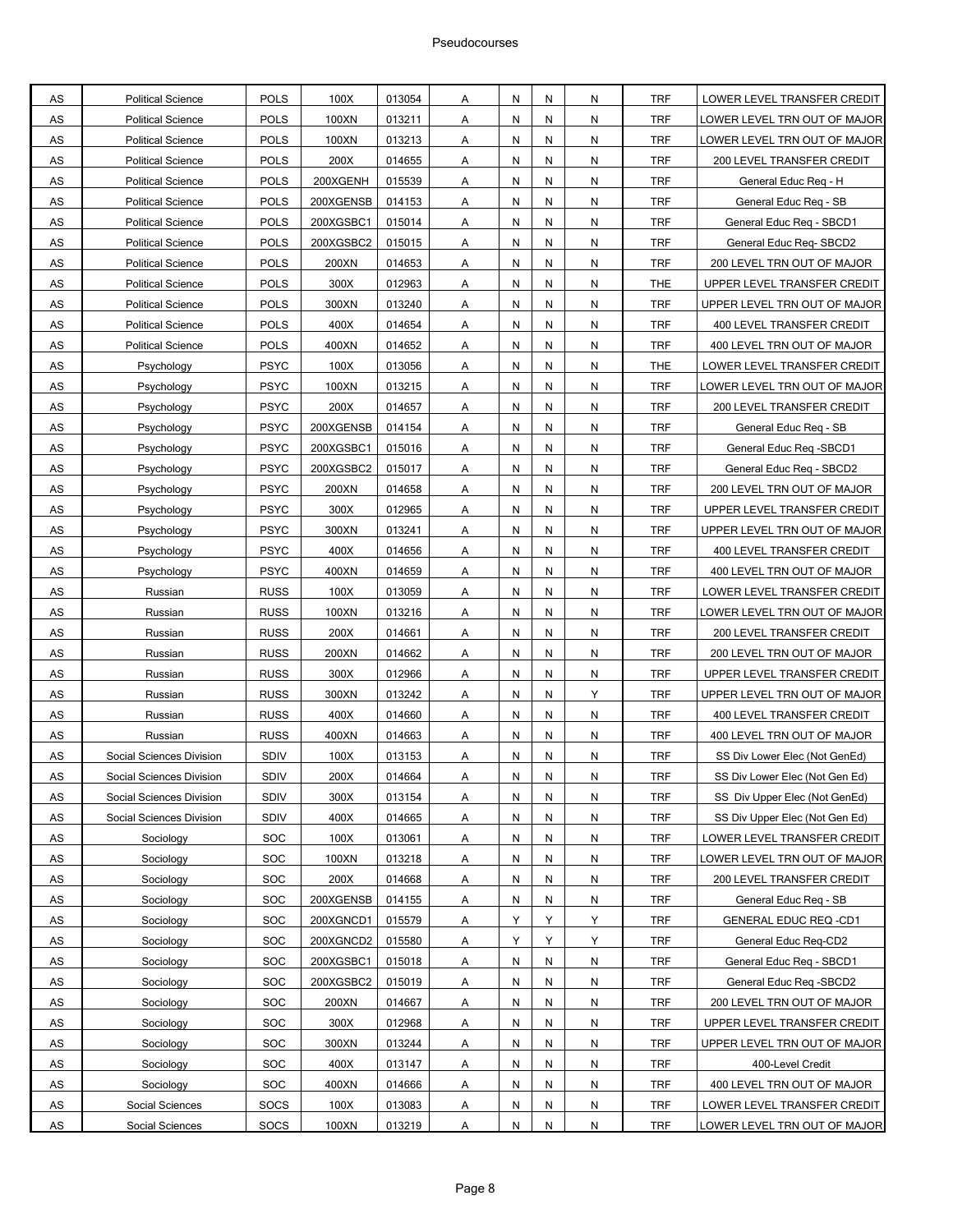| AS            | Social Sciences              | <b>SOCS</b> | 200X      | 014671           | A              | Ν | N         | N         | <b>TRF</b> | 200 LEVEL TRANSFER CREDIT    |
|---------------|------------------------------|-------------|-----------|------------------|----------------|---|-----------|-----------|------------|------------------------------|
| AS            | Social Sciences              | <b>SOCS</b> | 200XGENSB | 014156           | Α              | Ν | N         | N         | <b>TRF</b> | General Educ Req - SB        |
| AS            | Social Sciences              | SOCS        | 200XGSBC1 | 015020           | Α              | N | N         | N         | <b>TRF</b> | General Educ Reg -SBCD1      |
| AS            | Social Sciences              | SOCS        | 200XGSBC2 | 015253           | Α              | N | N         | N         | <b>TRF</b> | General Educ Req - SBCD2     |
| AS            | Social Sciences              | <b>SOCS</b> | 200XN     | 014670           | Α              | Ν | N         | N         | <b>TRF</b> | 200 LEVEL TRN OUT OF MAJOR   |
| AS            | Social Sciences              | <b>SOCS</b> | 300X      | 012969           | Α              | Ν | N         | N         | <b>TRF</b> | UPPER LEVEL TRANSFER CREDIT  |
| AS            | Social Sciences              | <b>SOCS</b> | 300XN     | 013245           | Α              | Ν | N         | N         | <b>TRF</b> | UPPER LEVEL TRN OUT OF MAJOR |
| AS            | Social Sciences              | <b>SOCS</b> | 400X      | 014669           | Α              | N | N         | N         | <b>TRF</b> | 400 LEVEL TRANSFER CREDIT    |
| AS            | Social Sciences              | <b>SOCS</b> | 400XN     | 014672           | Α              | N | N         | N         | <b>TRF</b> | 400 LEVEL TRN OUT OF MAJOR   |
| AS            | Spanish                      | <b>SPAN</b> | 100X      | 012989           | Α              | Ν | N         | N         | <b>TRF</b> | LOWER LEVEL TRANSFER CREDIT  |
| AS            | Spanish                      | SPAN        | 100XN     | 013221           | Α              | Ν | N         | N         | <b>TRF</b> | LOWER LEVEL TRN OUT OF MAJOR |
| AS            | Spanish                      | <b>SPAN</b> | 200X      | 014678           | Α              | Ν | N         | N         | <b>TRF</b> | 200 LEVEL TRANSFER CREDIT    |
| AS            | Spanish                      | <b>SPAN</b> | 200XGENC1 | 015551           | Α              | N | N         | N         | <b>TRF</b> | General Educ Reg - CD1       |
| AS            | Spanish                      | <b>SPAN</b> | 200XGSBC1 | 015536           | Α              | N | N         | N         | <b>TRF</b> | General Educ Req-SBCD1       |
| AS            | Spanish                      | <b>SPAN</b> | 200XN     | 014675           | A              | Ν | N         | N         | <b>TRF</b> | 200 LEVEL TRN OUT OF MAJOR   |
| AS            | Spanish                      | <b>SPAN</b> | 300X      | 012971           | Α              | Ν | N         | N         | <b>THE</b> | UPPER LEVEL TRANSFER CREDIT  |
| AS            | Spanish                      | <b>SPAN</b> | 300XN     | 013246           | Α              | Ν | N         | N         | <b>TRF</b> | UPPER LEVEL TRN OUT OF MAJOR |
| $\mathsf{AS}$ | Spanish                      | <b>SPAN</b> | 400X      | 014676           | A              | N | N         | N         | <b>TRF</b> | 400 LEVEL TRANSFER CREDIT    |
| AS            | Spanish                      | <b>SPAN</b> | 400XN     | 014677           | Α              | Ν | N         | N         | <b>TRF</b> | 400 LEVEL TRN OUT OF MAJOR   |
| <b>AS</b>     | Spanish                      | <b>SPAN</b> | 500X      | 013148           | Α              | Ν | N         | N         | <b>TRF</b> | 500-Level Credit             |
| AS            | Theatre Arts                 | ТA          | 100X      | 012988           | Α              | Ν | N         | N         | <b>TRF</b> | LOWER LEVEL TRANSFER CREDIT  |
| AS            | <b>Theatre Arts</b>          | TA          | 100XN     | 013222           | Α              | Ν | N         | N         | <b>TRF</b> | LOWER LEVEL TRN OUT OF MAJOR |
| AS            | Theatre Arts                 | TA          | 200X      | 014679           | Α              | N | N         | N         | <b>TRF</b> | 200 LEVEL TRANSFER CREDIT    |
| AS            | <b>Theatre Arts</b>          | TA          | 200XGEN0C | 015571           | Α              | Υ | Υ         | Y         | <b>TRF</b> | <b>GENERAL EDUC REQ-OC</b>   |
| AS            | <b>Theatre Arts</b>          | TA          | 200XGENA  | 014715           | A              | Ν | N         | N         | <b>TRF</b> | General Educ Req - A         |
| AS            | Theatre Arts                 | TA          | 200XGENSB | 015572           | Α              | Υ | N         | Υ         | <b>TRF</b> | <b>GENERAL EDUC REQ-SB</b>   |
| AS            | <b>Theatre Arts</b>          | TA          | 200XGNAC1 | 015021           | Α              | Ν | N         | N         | <b>TRF</b> | General Educ Req - ACD1      |
| ${\sf AS}$    | Theatre Arts                 | TA          | 200XGNAC2 | 015022           | Α              | N | N         | N         | <b>TRF</b> | General Educ Req - ACD2      |
| AS            | Theatre Arts                 | TA          | 200XGSBC1 | 015581           | Α              | Υ | Υ         | Y         | <b>TRF</b> | General Educ Req-SBCD1       |
| AS            | <b>Theatre Arts</b>          | TA          | 200XGSBC2 | 015582           | Α              | Υ | Υ         | Y         | <b>TRF</b> | General Educ Rrq-SBCD2       |
| AS            | <b>Theatre Arts</b>          | ТA          | 200XN     | 014680           | Α              | Ν | N         | N         | <b>TRF</b> | 200 LEVEL TRN OUT OF MAJOR   |
| AS            | <b>Theatre Arts</b>          | <b>TA</b>   | 300X      | 012972           | Α              | Ν | N         | N         | <b>TRF</b> | UPPER LEVEL TRANSFER CREDIT  |
| AS            | <b>Theatre Arts</b>          | TA          | 300XN     | 013247           | Α              | N | N         | N         | <b>TRF</b> | UPPER LEVEL TRN OUT OF MAJOR |
| AS            | <b>Theatre Arts</b>          | <b>TA</b>   | 400X      | 014681           | A              | N | N         | N         | <b>TRF</b> | 400 LEVEL TRANSFER CREDIT    |
| <b>AS</b>     | <b>Theatre Arts</b>          | TA          | 400XN     | 014682           | A              | N | N         | N         | <b>TRF</b> | 400 LEVEL TRN OUT OF MAJOR   |
| $\mathsf{AS}$ | University                   | <b>UNIV</b> | 200X      | 014684           | A              | Ν | N         | N         | <b>TRF</b> | 200 LEVEL TRANSFER CREDIT    |
| $\mathsf{AS}$ | University                   | <b>UNIV</b> | 400X      | 014683           | A              | N | N         | N         | <b>TRF</b> | 400 LEVEL TRANSFER CREDIT    |
| $\mathsf{AS}$ | Written Communication Gen Ed | WC          | 200XGENWC | 014157           | A              | Ν | N         | N         | <b>TRF</b> | General Educ Req - WC        |
| $\mathsf{AS}$ | Women's and Gender Studies   | WGST        | 100X      | 012987           | A              | Ν | N         | N         | <b>TRF</b> | LOWER LEVEL TRANSFER CREDIT  |
| <b>AS</b>     | Women's and Gender Studies   | WGST        | 100XN     | 013224           | $\overline{A}$ | N | N         | N         | <b>TRF</b> | OWER LEVEL TRN OUT OF MAJOR  |
| AS            | Women's and Gender Studies   | WGST        | 200X      |                  |                | Ν | N         | N         | <b>TRF</b> | 200 LEVEL TRANSFER CREDIT    |
| AS            |                              | WGST        | 200XGENSB | 014686<br>015546 | A              |   |           | N         | <b>TRF</b> |                              |
|               | Women's and Gender Studies   |             |           |                  | A              | N | N         |           |            | General Educ Req - SB        |
| ${\sf AS}$    | Women's and Gender Studies   | WGST        | 200XGNHC1 | 015527           | A              | N | N         | N         | <b>TRF</b> | General Education Req - HCD1 |
| AS            | Women's and Gender Studies   | WGST        | 200XGNHC2 | 015528           | A              | N | N         | N         | <b>TRF</b> | General Education Req - HCD2 |
| AS            | Women's and Gender Studies   | WGST        | 200XGSBC1 | 015548           | $\overline{A}$ | N | ${\sf N}$ | N         | <b>TRF</b> | General Educ Req-SBCD1       |
| AS            | Women's and Gender Studies   | WGST        | 200XGSBC2 | 015549           | A              | N | N         | Y         | <b>TRF</b> | General Educ Req-SBCD2       |
| AS            | Women's and Gender Studies   | WGST        | 200XN     | 014685           | A              | N | N         | ${\sf N}$ | <b>TRF</b> | 200 LEVEL TRN OUT OF MAJOR   |
| ${\sf AS}$    | Women's and Gender Studies   | WGST        | 300X      | 012974           | A              | N | N         | N         | <b>TRF</b> | UPPER LEVEL TRANSFER CREDIT  |
| AS            | Women's and Gender Studies   | WGST        | 300XN     | 013248           | A              | N | N         | N         | <b>TRF</b> | UPPER LEVEL TRN OUT OF MAJOR |
| AS            | Women's and Gender Studies   | WGST        | 400X      | 014688           | A              | N | N         | N         | <b>TRF</b> | 400 LEVEL TRANSFER CREDIT    |
| AS            | Women's and Gender Studies   | <b>WGST</b> | 400XN     | 014687           | Α              | Ν | N         | ${\sf N}$ | TRF        | 400 LEVEL TRN OUT OF MAJOR   |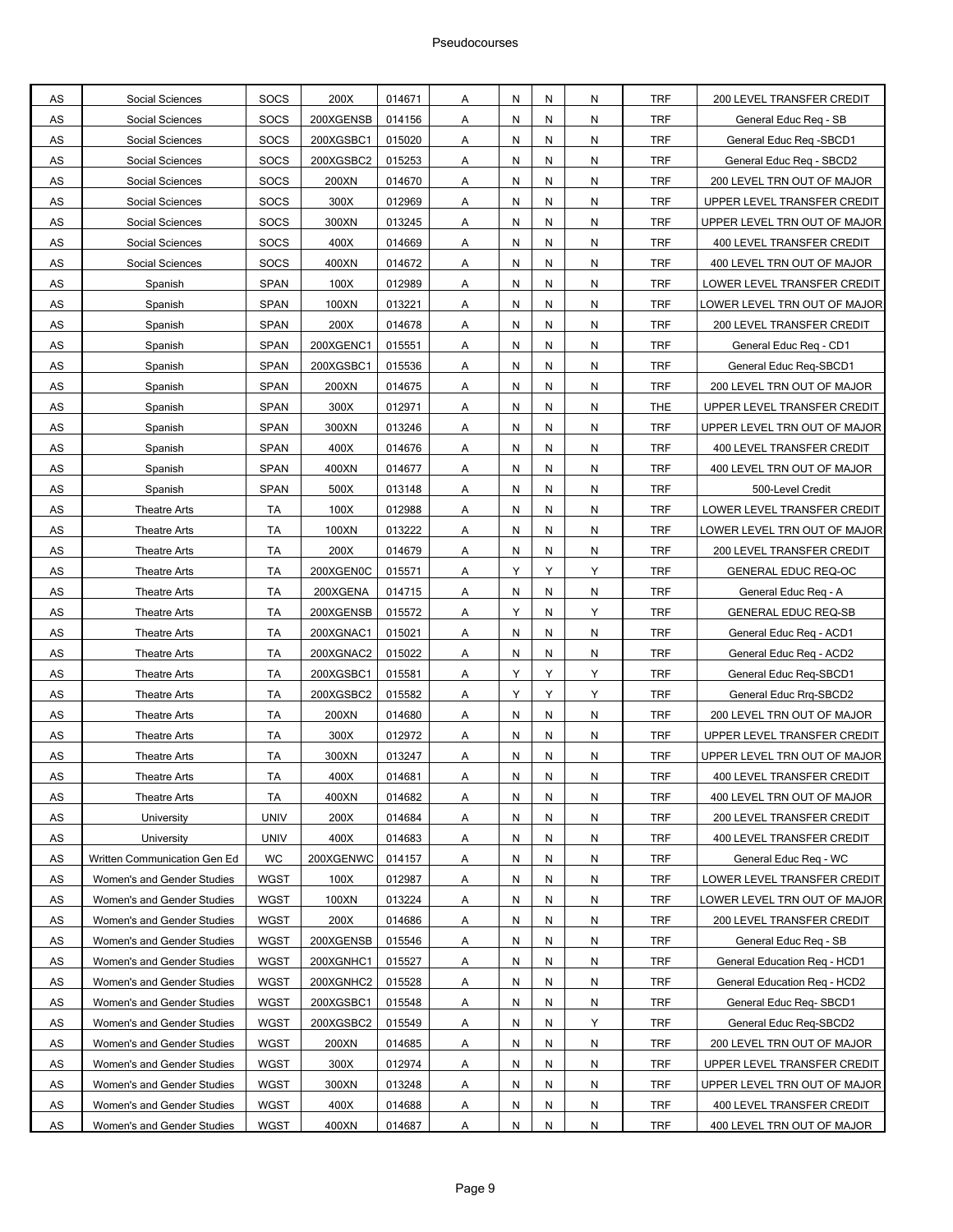| AS        | Women's and Gender Studies                | WGST        | 500X      | 015051 | Α              | Ν | N | Υ         | <b>TRF</b> | 500 LEVEL TRANSFER CREDIT        |
|-----------|-------------------------------------------|-------------|-----------|--------|----------------|---|---|-----------|------------|----------------------------------|
| AS        | Women's and Gender Studies                | <b>WGST</b> | 500XN     | 015052 | Α              | Ν | N | Y         | <b>TRF</b> | 500 LEVEL TRN OUT OF MAJOR       |
| <b>BU</b> | Accounting                                | <b>ACCT</b> | 100X      | 012911 | Α              | N | N | N         | <b>TRF</b> | LOWER-LEVEL TRANSFER CREDIT      |
| <b>BU</b> | Accounting                                | <b>ACCT</b> | 200X      | 014468 | Α              | Ν | N | N         | <b>TRF</b> | LOWER-LEVEL TRANSFER CREDIT      |
| <b>BU</b> | Accounting                                | <b>ACCT</b> | 300X      | 012920 | Α              | Ν | N | N         | <b>TRF</b> | UPPER-LEVEL TRANSFER CREDIT      |
| <b>BU</b> | Accounting                                | <b>ACCT</b> | 400X      | 014469 | Α              | Ν | N | N         | <b>TRF</b> | 400 LEVEL TRANSFER CREDIT        |
| <b>BU</b> | <b>Computer Information Systems</b>       | <b>CIS</b>  | 100X      | 012913 | Α              | Ν | N | N         | <b>TRF</b> | LOWER-LEVEL TRANSFER CREDIT      |
| <b>BU</b> | <b>Computer Information Systems</b>       | <b>CIS</b>  | 200X      | 014505 | Α              | N | N | N         | <b>TRF</b> | LOWER-LEVEL TRANSFER CREDIT      |
| <b>BU</b> | <b>Computer Information Systems</b>       | <b>CIS</b>  | 300X      | 012921 | Α              | Ν | N | N         | <b>TRF</b> | UPPER-LEVEL TRANSFER CREDIT      |
| <b>BU</b> | <b>Computer Information Systems</b>       | <b>CIS</b>  | 400X      | 014504 | Α              | Ν | N | N         | <b>TRF</b> | 400 LEVEL TRANSFER CREDIT        |
| <b>BU</b> | Commercial Law                            | <b>CLAW</b> | 100X      | 012914 | Α              | Ν | N | N         | <b>TRF</b> | LOWER-LEVEL TRANSFER CREDIT      |
| <b>BU</b> | Commercial Law                            | <b>CLAW</b> | 200X      | 014506 | Α              | Ν | N | N         | <b>TRF</b> | LOWER-LEVEL TRANSFER CREDIT      |
| <b>BU</b> | Commercial Law                            | <b>CLAW</b> | 300X      | 012922 | Α              | N | N | N         | <b>TRF</b> | UPPER-LEVEL TRANSFER CREDIT      |
| <b>BU</b> | Commercial Law                            | <b>CLAW</b> | 400X      | 014507 | Α              | Ν | N | N         | <b>TRF</b> | 400 LEVEL TRANSFER CREDIT        |
| <b>BU</b> | Economics                                 | <b>ECON</b> | 100X      | 012912 | A              | Ν | N | N         | <b>TRF</b> | LOWER-LEVEL TRANSFER CREDIT      |
| BU        | Economics                                 | <b>ECON</b> | 200X      | 014518 | Α              | Ν | N | N         | <b>TRF</b> | LOWER-LEVEL TRANSFER CREDIT      |
| <b>BU</b> | Economics                                 | <b>ECON</b> | 200XGENSB | 014144 | Α              | Ν | N | N         | <b>TRF</b> | General Educ Req - SB            |
| <b>BU</b> | Economics                                 | <b>ECON</b> | 200XGSBC1 | 015023 | Α              | N | N | N         | <b>TRF</b> | General Educ Req -SBCD1          |
| <b>BU</b> | Economics                                 | <b>ECON</b> | 200XGSBC2 | 015024 | Α              | Ν | N | N         | <b>TRF</b> | General Educ Reg -SBCD2          |
| <b>BU</b> | Economics                                 | <b>ECON</b> | 300X      | 012923 | Α              | Ν | N | N         | <b>TRF</b> | UPPER-LEVEL TRANSFER CREDIT      |
| BU        | Economics                                 | <b>ECON</b> | 400X      | 014517 | Α              | Ν | N | N         | <b>TRF</b> | <b>400 LEVEL TRANSFER CREDIT</b> |
| <b>BU</b> | <b>Equine Administration</b>              | <b>EQIN</b> | 100X      | 012915 | Α              | Ν | N | N         | <b>TRF</b> | LOWER-LEVEL TRANSFER CREDIT      |
| <b>BU</b> | <b>Equine Administration</b>              | <b>EQIN</b> | 200X      | 014540 | Α              | N | N | N         | <b>TRF</b> | 200 LEVEL TRANSFER CREDIT        |
| <b>BU</b> | <b>Equine Administration</b>              | <b>EQIN</b> | 300X      | 012924 | Α              | Ν | N | N         | <b>TRF</b> | UPPER-LEVEL TRANSFER CREDIT      |
| <b>BU</b> | <b>Equine Administration</b>              | <b>EQIN</b> | 400X      | 014539 | Α              | Ν | N | N         | <b>TRF</b> | 400 LEVEL TRANSFER CREDIT        |
| <b>BU</b> | Finance                                   | <b>FIN</b>  | 100X      | 012916 | Α              | Ν | N | N         | <b>TRF</b> | LOWER-LEVEL TRANSFER CREDIT      |
| <b>BU</b> | Finance                                   | <b>FIN</b>  | 200X      | 014541 | Α              | Ν | N | N         | <b>TRF</b> | 200 LEVEL TRANSFER CREDIT        |
| <b>BU</b> | Finance                                   | <b>FIN</b>  | 200XGENSB | 015541 | Α              | N | N | N         | <b>TRF</b> | General Educ Req - SB            |
| <b>BU</b> | Finance                                   | <b>FIN</b>  | 300X      | 012925 | Α              | Ν | N | N         | <b>TRF</b> | UPPER-LEVEL TRANSFER CREDIT      |
| <b>BU</b> | Finance                                   | <b>FIN</b>  | 400X      | 014542 | Α              | Ν | N | N         | <b>TRF</b> | 400 LEVEL TRANSFER CREDITI       |
| <b>BU</b> | Management                                | <b>MGMT</b> | 100X      | 012918 | Α              | Ν | N | N         | <b>TRF</b> | LOWER-LEVEL TRANSFER CREDIT      |
| <b>BU</b> | Management                                | <b>MGMT</b> | 200X      | 014617 | Α              | Ν | N | N         | <b>TRF</b> | 200 LEVEL TRANSFER CREDIT        |
| <b>BU</b> | Management                                | <b>MGMT</b> | 200XGENSB | 015544 | Α              | N | N | N         | <b>TRF</b> | General Educ Req - SB            |
| BU        | Management                                | <b>MGMT</b> | 300X      | 012926 | A              | N | N | N         | <b>TRF</b> | UPPER-LEVEL TRANSFER CREDIT      |
| BU        | Management                                | <b>MGMT</b> | 400X      | 014616 | A              | N | N | N         | <b>TRF</b> | 400 LEVEL TRANSFER CREDIT        |
| BU        | Management                                | <b>MGMT</b> | 500X      | 015056 | A              | Ν | N | N         | TRF        | 400 LEVEL TRANSFER CREDIT        |
| BU        | Management                                | <b>MGMT</b> | 500XN     | 015057 | Α              | N | N | ${\sf N}$ | <b>TRF</b> | 500 Level TRN OUT OF MAJOR       |
| BU        | Marketing                                 | <b>MKT</b>  | 100X      | 012919 | A              | N | N | ${\sf N}$ | <b>TRF</b> | LOWER-LEVEL TRANSFER CREDIT      |
| BU        | Marketing                                 | <b>MKT</b>  | 200X      | 014622 | A              | N | N | ${\sf N}$ | <b>TRF</b> | 200 LEVEL TRANSFER CREDIT        |
| <b>BU</b> | Marketing                                 | <b>MKT</b>  | 200XGENSB | 015543 | $\overline{A}$ | N | N | ${\sf N}$ | <b>TRF</b> | General Educ Reg - SB            |
| BU        | Marketing                                 | MKT         | 300X      | 012927 | Α              | N | N | ${\sf N}$ | <b>TRF</b> | UPPER-LEVEL TRANSFER CREDIT      |
| <b>BU</b> | Marketing                                 | <b>MKT</b>  | 400X      | 014623 | Α              | N | N | ${\sf N}$ | <b>TRF</b> | 400 LEVEL TRANSFER CREDIT        |
| BU        | Paralegal Studies                         | <b>PARA</b> | 200XGENSB | 015545 | A              | N | N | ${\sf N}$ | <b>TRF</b> | General Educ Req - SB            |
| DS        | Dental Hygiene                            | DH          | 100X      | 012995 | $\mathsf{A}$   | N | N | ${\sf N}$ | <b>TRF</b> | LOWER LEVEL TRANSFER CREDIT      |
| DS        | Dental Hygiene                            | DH          | 200X      | 014512 | $\overline{A}$ | N | N | ${\sf N}$ | <b>TRF</b> | LOWER-LEVEL TRANSFER CREDIT      |
| DS        | Dental Hygiene                            | DH          | 300X      | 012996 | A              | N | N | N         | <b>TRF</b> | UPPER LEVEL TRANSFER CREDIT      |
| DS        | Dental Hygiene                            | DH          | 400X      | 014511 | A              | N | N | Y         | <b>TRF</b> | 400 LEVEL TRANSFER CREDIT        |
| ED        | Education & Counsel Psychology            | <b>ECPY</b> | 100X      | 013011 | A              | N | N | ${\sf N}$ | <b>TRF</b> | LOWER LEVEL TRANSFER CREDIT      |
| ED        | Education & Counsel Psychology            | <b>ECPY</b> | 200X      | 014519 | $\mathsf{A}$   | N | N | ${\sf N}$ | <b>TRF</b> | LOWER-LEVEL TRANSFER CREDIT      |
| ED        | <b>Education &amp; Counsel Psychology</b> | <b>ECPY</b> | 300X      | 013037 | A              | N | N | ${\sf N}$ | <b>TRF</b> | UPPER LEVEL TRANSFER CREDIT      |
| ED        | Education & Counsel Psychology            | <b>ECPY</b> | 400X      | 014520 | Α              | Ν | N | N         | TRF        | 400 LEVEL TRANSFER CREDIT        |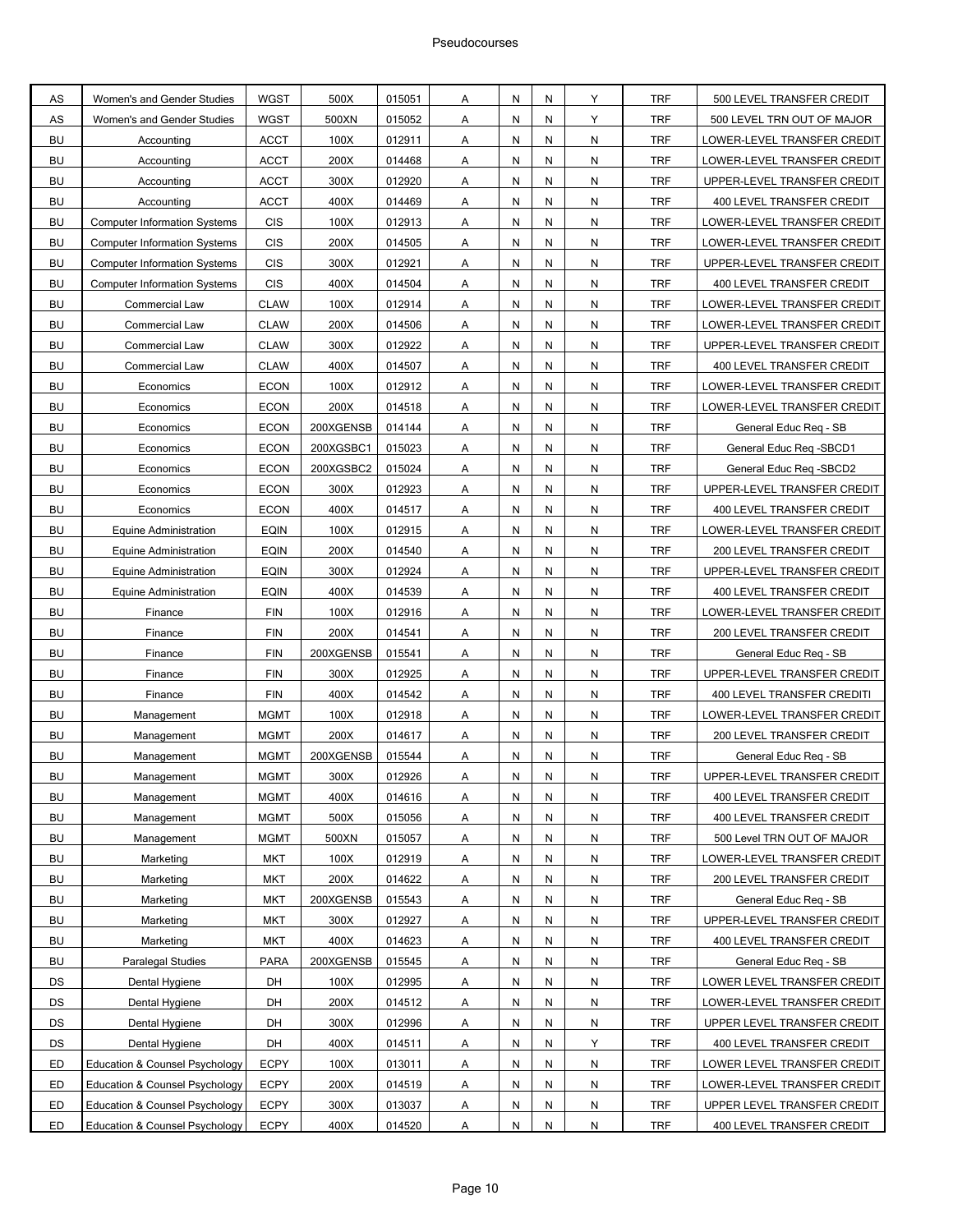| ED        | Admin & Higher Education              | <b>EDAD</b> | 100X      | 013013 | Α            | N         | N | N | <b>TRF</b> | LOWER LEVEL TRANSFER CREDIT      |
|-----------|---------------------------------------|-------------|-----------|--------|--------------|-----------|---|---|------------|----------------------------------|
| ED        | Admin & Higher Education              | <b>EDAD</b> | 300X      | 013040 | Α            | N         | N | N | <b>TRF</b> | UPPER LEVEL TRANSFER CREDIT      |
| ED        | Early & Middle Childhood Educ         | <b>EDEM</b> | 100X      | 013014 | Α            | N         | N | N | <b>TRF</b> | LOWER LEVEL TRANSFER CREDIT      |
| ED        | Early & Middle Childhood Educ         | <b>EDEM</b> | 300X      | 013042 | Α            | N         | N | N | <b>TRF</b> | UPPER LEVEL TRANSFER CREDIT      |
| ED        | Foundations of Education              | <b>EDFD</b> | 100X      | 013015 | Α            | N         | N | N | <b>TRF</b> | LOWER LEVEL TRANSFER CREDIT      |
| ED        | Foundations of Education              | <b>EDFD</b> | 300X      | 013045 | Α            | N         | N | N | <b>TRF</b> | UPPER LEVEL TRANSFER CREDIT      |
| ED        | Secondary Education                   | <b>EDSD</b> | 100X      | 013018 | Α            | N         | N | N | <b>TRF</b> | LOWER LEVEL TRANSFER CREDIT      |
| ED        | Secondary Education                   | <b>EDSD</b> | 300X      | 013047 | Α            | N         | N | N | <b>TRF</b> | UPPER LEVEL TRANSFER CREDIT      |
| ED        | <b>Special Education</b>              | <b>EDSP</b> | 100X      | 013020 | Α            | N         | N | N | TRF        | LOWER LEVEL TRANSFER CREDIT      |
| ED        | Special Education                     | <b>EDSP</b> | 200X      | 014529 | Α            | N         | N | N | <b>TRF</b> | 200 LEVEL TRANSFER CREDIT        |
| ED        | <b>Special Education</b>              | <b>EDSP</b> | 300X      | 013050 | Α            | N         | N | N | <b>TRF</b> | UPPER LEVEL TRANSFER CREDIT      |
| ED        | <b>Special Education</b>              | <b>EDSP</b> | 400X      | 014528 | Α            | N         | N | N | <b>TRF</b> | 400 LEVEL TRANSFER CREDIT        |
| ED        | Occup Training & Development          | <b>EDTD</b> | 100X      | 013022 | Α            | N         | N | N | <b>TRF</b> | LOWER LEVEL TRANSFER CREDIT      |
| ED        | Occup Training & Development          | <b>EDTD</b> | 300X      | 013052 | Α            | N         | N | N | <b>TRF</b> | UPPER LEVEL TRANSFER CREDIT      |
| ED        | <b>Education: Teacher Preparation</b> | <b>EDTP</b> | 100X      | 014521 | Α            | N         | N | N | <b>TRF</b> | 100 LEVEL TRANSFER CREDIT        |
| ED        | <b>Education: Teacher Preparation</b> | <b>EDTP</b> | 200X      | 014522 | Α            | N         | N | N | <b>TRF</b> | 200 LEVEL TRANSFER CREDIT        |
| ED        | <b>Education: Teacher Preparation</b> | <b>EDTP</b> | 200XGENSB | 014145 | Α            | N         | N | N | <b>TRF</b> | General Educ Reg - SB            |
| ED        | <b>Education: Teacher Preparation</b> | <b>EDTP</b> | 200XGSBC1 | 015025 | Α            | N         | N | N | <b>TRF</b> | General Educ Req - SBCD1         |
| ED        | <b>Education: Teacher Preparation</b> | <b>EDTP</b> | 200XGSBC2 | 015026 | Α            | N         | N | N | TRF        | General Educ Req - SBCD2         |
| ED        | Education: Teacher Preparation        | <b>EDTP</b> | 300X      | 014523 | Α            | N         | N | N | <b>TRF</b> | 300 LEVEL TRANSFER CREDIT        |
| ED        | <b>Education: Teacher Preparation</b> | <b>EDTP</b> | 400X      | 014524 | Α            | N         | N | N | <b>TRF</b> | 400 LEVEL TRANSFER CREDIT        |
| ED        | <b>Education: Teacher Preparation</b> | <b>EDTP</b> | 500X      | 015272 | Α            | N         | N | N | <b>TRF</b> | 500 LEVEL TRANSFER CREDIT        |
| ED        | Education: Teacher Preparation        | <b>EDTP</b> | 500XN     | 015273 | Α            | N         | N | Υ | <b>TRF</b> | 500 LEVEL TRN OUT OF MAJOR       |
| ED        | Education                             | <b>EDUC</b> | 100X      | 013024 | Α            | N         | N | N | <b>TRF</b> | LOWER LEVEL TRANSFER CREDIT      |
| ED        | Education                             | <b>EDUC</b> | 200X      | 014977 | Α            | N         | N | Y | <b>TRF</b> | LOWER LEVEL TRANSFER CREDIT      |
| ED        | Education                             | <b>EDUC</b> | 200XN     | 014978 | Α            | N         | N | Y | <b>TRF</b> | LOWER LEVEL TRN OUT OF MAJOR     |
| ED        | Education                             | <b>EDUC</b> | 300X      | 013055 | Α            | N         | N | N | <b>TRF</b> | UPPER LEVEL TRANSFER CREDIT      |
| ED        | Education                             | <b>EDUC</b> | 400X      | 014979 | Α            | N         | N | N | <b>TRF</b> | 400 LEVEL TRANSFER CREDIT        |
| ED        | Education                             | <b>EDUC</b> | 400XN     | 014980 | Α            | N         | N | N | <b>TRF</b> | 400 LEVEL TRN OUT OF MAJOR       |
| ED        | Education                             | <b>EDUC</b> | 500X      | 014981 | Α            | N         | N | N | <b>TRF</b> | 500 LEVEL TRANSFER CREDIT        |
| ED        | Education                             | <b>EDUC</b> | 500XN     | 014982 | Α            | N         | N | N | <b>TRF</b> | 500 LEVEL TRN OUT OF MAJOR       |
| ED        | Educ: Leadership, Foundat, HRE        | <b>ELFH</b> | 200X      | 014525 | Α            | N         | N | N | <b>TRF</b> | 200 LEVEL TRANSFER CREDIT        |
| ED        | Educ: Leadership, Foundat, HRE        | <b>ELFH</b> | 300X      | 014526 | Α            | Ν         | N | N | <b>TRF</b> | 300 LEVEL TRANSFER CREDIT        |
| ED        | Educ: Leadership, Foundat, HRE        | <b>ELFH</b> | 400X      | 014527 | Α            | Ν         | N | N | <b>TRF</b> | 400 LEVEL TRANSFER CREDIT        |
| ED        | Health Prom, PE & Sport Studies       | <b>HPES</b> | 100X      | 013026 | A            | ${\sf N}$ | N | N | <b>TRF</b> | LOWER LEVEL TRANSFER CREDIT      |
| ED        | Health Prom, PE & Sport Studies       | <b>HPES</b> | 200X      | 014574 | A            | ${\sf N}$ | N | N | <b>TRF</b> | 200 LEVEL TRANSFER CREDIT        |
| ED        | Health Prom, PE & Sport Studies       | <b>HPES</b> | 300X      | 013057 | Α            | N         | N | N | <b>TRF</b> | UPPER LEVEL TRANSFER CREDIT      |
| ED        | Health Prom, PE & Sport Studies       | <b>HPES</b> | 400X      | 014575 | $\mathsf{A}$ | N         | N | N | <b>TRF</b> | 400 LEVEL TRANSFER CREDIT        |
| ED        | Health and Sport Sciences             | <b>HSS</b>  | 100X      | 015330 | A            | N         | N | N | TRF        | LOWER LEVEL TRANSFER CREDIT      |
| ED        | <b>Health and Sport Sciences</b>      | <b>HSS</b>  | 200X      | 015331 | Α            | N         | N | N | <b>TRF</b> | 200 LEVEL TRANSFER CREDIT        |
| ED        | <b>Health and Sport Sciences</b>      | <b>HSS</b>  | 200XGENS  | 014166 | A            | Ν         | N | N | <b>TRF</b> | General Educ Reg - S             |
| ED        | <b>Health and Sport Sciences</b>      | <b>HSS</b>  | 200XGENSB | 014149 | Α            | N         | N | N | <b>TRF</b> | General Educ Req - SB            |
| ED        | Health and Sport Sciences             | <b>HSS</b>  | 200XGENSL | 014137 | $\mathsf{A}$ | N         | N | N | <b>TRF</b> | General Educ Reg - SL            |
| ED        | Health and Sport Sciences             | <b>HSS</b>  | 200XGNCD1 | 015160 | A            | N         | N | N | TRF        | General Educ Req - CD1           |
| <b>ED</b> | <b>Health and Sport Sciences</b>      | <b>HSS</b>  | 200XGNCD2 | 015161 | P            | ${\sf N}$ | N | N | <b>TRF</b> | General Educ Req - CD2           |
| ED        | <b>Health and Sport Sciences</b>      | <b>HSS</b>  | 200XGSBC1 | 015027 | Α            | N         | N | N | TRF        | General Educ Req - SBCD1         |
| ED        | Health and Sport Sciences             | <b>HSS</b>  | 200XGSBC2 | 015028 | Α            | ${\sf N}$ | N | N | <b>TRF</b> | General Educ Req -SBCD2          |
| ED        | Health and Sport Sciences             | <b>HSS</b>  | 300X      | 015332 | $\mathsf{A}$ | N         | N | N | <b>TRF</b> | UPPER LEVEL TRANSFER CREDIT      |
| ED        | Health and Sport Sciences             | <b>HSS</b>  | 400X      | 015333 | Α            | N         | N | N | TRF        | 400 LEVEL TRANSFER CREDIT        |
| ED        | Sport Administration                  | SPAD        | 100X      | 013027 | Α            | N         | N | N | <b>TRF</b> | LOWER LEVEL TRANSFER CREDIT      |
| ED        | <b>Sport Administration</b>           | <b>SPAD</b> | 200X      | 014673 | Α            | N         | N | N | TRF        | <b>200 LEVEL TRANSFER CREDIT</b> |
|           |                                       |             |           |        |              |           |   |   |            |                                  |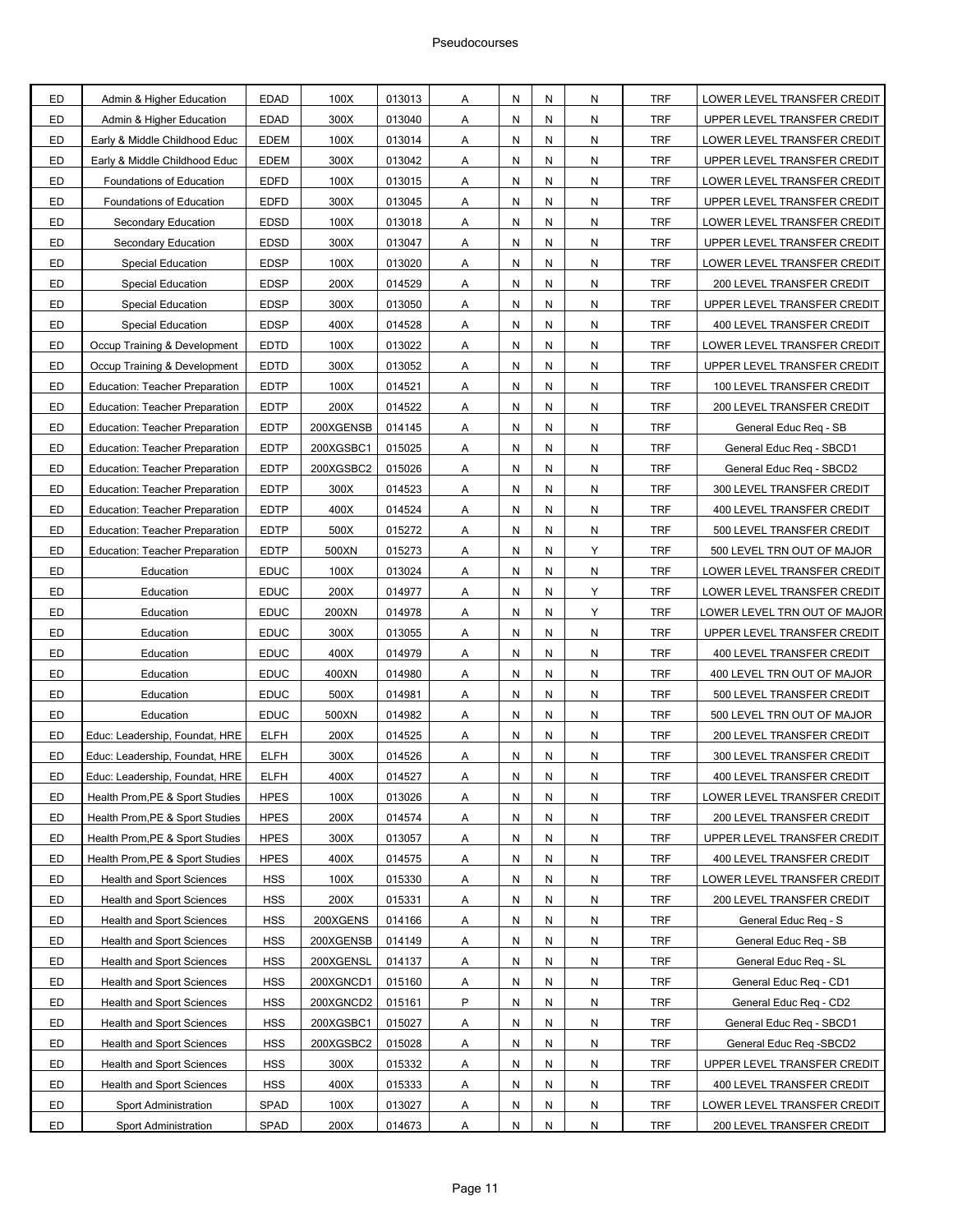| ED        | Sport Administration           | SPAD        | 300X      | 013060 | Α              | N  | N                       | N | TRF        | UPPER LEVEL TRANSFER CREDIT  |
|-----------|--------------------------------|-------------|-----------|--------|----------------|----|-------------------------|---|------------|------------------------------|
| ED        | Sport Administration           | SPAD        | 400X      | 014674 | Α              | N  | N                       | N | <b>TRF</b> | 400 LEVEL TRANSFER CREDIT    |
| KE        | Social Work                    | SW          | 100X      | 014983 | Α              | N  | N                       | N | <b>TRF</b> | LOWER LEVEL TRANSFER CREDIT  |
| KE        | Social Work                    | SW          | 100XN     | 014984 | Α              | N  | N                       | N | <b>TRF</b> | OWER LEVEL TRN OUT OF MAJOR. |
| KE        | Social Work                    | SW          | 200X      | 014985 | Α              | N  | N                       | N | <b>TRF</b> | LOWER LEVEL TRANSFER CREDIT  |
| KE        | Social Work                    | SW          | 200XGENSB | 015276 | Α              | N  | N                       | N | <b>TRF</b> | General Educ Reg - SB        |
| KE        | Social Work                    | SW          | 200XGNCD1 | 015277 | P              | N  | N                       | N | <b>TRF</b> | General Educ Req - CD1       |
| KE        | Social Work                    | SW          | 200XN     | 014986 | Α              | N  | N                       | Y | <b>TRF</b> | LOWER LEVEL TRN OUT OF MAJOR |
| KE        | Social Work                    | SW          | 300X      | 014987 | Α              | N  | N                       | Y | <b>TRF</b> | UPPER LEVEL TRANSFER CREDIT  |
| KE        | Social Work                    | SW          | 300XN     | 014988 | Α              | N  | N                       | Y | <b>TRF</b> | UPPER LEVEL TRN OUT OF MAJOR |
| KE        | Social Work                    | SW          | 400X      | 014989 | Α              | N  | N                       | Υ | <b>TRF</b> | 400 LEVEL TRANSFER CREDIT    |
| KE        | Social Work                    | SW          | 400XN     | 014990 | Α              | N  | N                       | N | <b>TRF</b> | 400 LEVEL TRN OUT OF MAJOR   |
| KE        | Social Work                    | SW          | 500X      | 014991 | Α              | N  | N                       | N | <b>TRF</b> | 500 LEVEL TRANSFER CREDIT    |
| KE        | Social Work                    | SW          | 500XN     | 014992 | Α              | N  | N                       | Υ | <b>TRF</b> | 500 LEVEL TRN OUT OF MAJOR   |
| <b>MU</b> | <b>Music Education</b>         | <b>MUED</b> | 100X      | 013028 | Α              | N  | N                       | N | <b>TRF</b> | LOWER LEVEL TRANSFER CREDIT  |
| MU        | <b>Music Education</b>         | <b>MUED</b> | 200X      | 014624 | Α              | N  | N                       | N | <b>TRF</b> | 200 LEVEL TRANSFER CREDIT    |
| MU        | <b>Music Education</b>         | <b>MUED</b> | 300X      | 013062 | Α              | N  | N                       | N | <b>TRF</b> | UPPER LEVEL TRANSFER CREDIT  |
| MU        | <b>Music Education</b>         | <b>MUED</b> | 400X      | 014625 | Α              | N  | N                       | N | <b>TRF</b> | 400 LEVEL TRANSFER CREDIT    |
| MU        | <b>Music History</b>           | <b>MUH</b>  | 100X      | 013030 | Α              | N  | N                       | N | <b>TRF</b> | LOWER LEVEL TRANSFER CREDIT  |
| MU        | <b>Music History</b>           | <b>MUH</b>  | 200X      | 014626 | Α              | N  | N                       | N | <b>TRF</b> | 200 LEVEL TRANSFER CREDIT    |
| MU        | <b>Music History</b>           | <b>MUH</b>  | 200XGENA  | 014712 | Α              | N  | N                       | N | <b>TRF</b> | Gen Educ Requirement A       |
| MU        | <b>Music History</b>           | <b>MUH</b>  | 200XGENSB | 014151 | Α              | N  | N                       | N | <b>TRF</b> | General Educ Req - SB        |
| MU        | <b>Music History</b>           | <b>MUH</b>  | 200XGNAC1 | 015029 | Α              | N  | N                       | N | <b>TRF</b> | General Educ Req - ACD1      |
| MU        | <b>Music History</b>           | <b>MUH</b>  | 200XGNAC2 | 015030 | Α              | N  | N                       | N | <b>TRF</b> | General Educ Req - ACD2      |
| MU        | <b>Music History</b>           | <b>MUH</b>  | 200XGSBC1 | 015031 | Α              | N  | N                       | N | <b>TRF</b> | General Educ Req -SBCD1      |
| MU        | <b>Music History</b>           | <b>MUH</b>  | 200XGSBC2 | 015032 | Α              | N  | N                       | N | <b>TRF</b> | General Educ Req - SBCD2     |
| MU        | <b>Music History</b>           | <b>MUH</b>  | 300X      | 013063 | Α              | N  | N                       | N | <b>TRF</b> | UPPER LEVEL TRANSFER CREDIT  |
| MU        | <b>Music History</b>           | <b>MUH</b>  | 400X      | 014627 | Α              | N  | N                       | N | <b>TRF</b> | 400 LEVEL TRANSFER CREDIT    |
| MU        | Music                          | <b>MUS</b>  | 100X      | 013032 | Α              | N  | N                       | N | <b>TRF</b> | LOWER LEVEL TRANSFER CREDIT  |
| MU        | Music                          | <b>MUS</b>  | 200X      | 014629 | Α              | N  | N                       | N | <b>TRF</b> | 200 LEVEL TRANSFER CREDIT    |
| MU        | Music                          | <b>MUS</b>  | 300X      | 013064 | Α              | N  | N                       | N | <b>TRF</b> | UPPER LEVEL TRANSFER CREDIT  |
| MU        | Music                          | <b>MUS</b>  | 400X      | 014628 | Α              | N  | N                       | N | <b>TRF</b> | 400 LEVEL TRANSFER CREDIT    |
| MU        | Music Education (MUSE)         | <b>MUSE</b> | 100X      | 013033 | Α              | N  | N                       | N | <b>TRF</b> | LOWER LEVEL TRANSFER CREDIT  |
| MU        | Music Education (MUSE)         | <b>MUSE</b> | 200X      | 014631 | A              | N  | N                       | N | <b>TRF</b> | 200 LEVEL TRANSFER CREDIT    |
| MU        | Music Education (MUSE)         | <b>MUSE</b> | 300X      | 013065 | A              | N  | N                       | N | <b>TRF</b> | UPPER LEVEL TRANSFER CREDIT  |
| MU        | Music Education (MUSE)         | <b>MUSE</b> | 400X      | 014630 | $\mathsf{A}$   | N  | ${\sf N}$               | N | TRF        | 400 LEVEL TRANSFER CREDIT    |
| MU        | Music Therapy                  | <b>MUTH</b> | 100X      | 013035 | Α              | N  | N                       | N | <b>TRF</b> | LOWER LEVEL TRANSFER CREDIT  |
| MU        | <b>Music Therapy</b>           | <b>MUTH</b> | 200X      | 014632 | Α              | N  | N                       | N | <b>TRF</b> | 200 LEVEL TRANSFER CREDIT    |
| MU        | Music Therapy                  | <b>MUTH</b> | 300X      | 013066 | А              |    |                         | N | <b>TRF</b> | UPPER LEVEL TRANSFER CREDIT  |
|           |                                |             |           |        |                | N  | N                       |   | <b>TRF</b> |                              |
| MU        | Music Therapy                  | <b>MUTH</b> | 400X      | 014633 | $\overline{A}$ | N  | N                       | N |            | 400 LEVEL TRANSFER CREDIT    |
| <b>NU</b> | Nursing                        | <b>NURS</b> | 100X      | 012991 | $\mathsf{A}$   | N  | N                       | N | TRF        | LOWER LEVEL TRANSFER CREDIT  |
| <b>NU</b> | Nursing                        | <b>NURS</b> | 200X      | 014634 | Α              | N  | N                       | N | <b>TRF</b> | 200 LEVEL TRANSFER CREDIT    |
| <b>NU</b> | Nursing                        | <b>NURS</b> | 300X      | 012992 | A              | N  | N                       | N | TRF        | UPPER LEVEL TRANSFER CREDIT  |
| <b>NU</b> | Nursing                        | <b>NURS</b> | 400X      | 014635 | Α              | N  | ${\sf N}$               | N | <b>TRF</b> | 400 LEVEL TRANSFER CREDIT    |
| SS        | Computer Engr & Computer Sci   | <b>CECS</b> | 100X      | 012983 | A              | N  | N                       | N | <b>TRF</b> | LOWER LEVEL TRANSFER CREDIT  |
| SS        | Computer Engr & Computer Sci   | CECS        | 200X      | 014495 | $\mathsf{A}$   | N  | N                       | N | TRF        | LOWER-LEVEL TRANSFER CREDIT  |
| SS        | Computer Engr & Computer Sci   | <b>CECS</b> | 300X      | 012958 | Α              | N  | N                       | N | <b>TRF</b> | UPPER LEVEL TRANSFER CREDIT  |
| SS        | Computer Engr & Computer Sci   | CECS        | 400X      | 014494 | Α              | N  | N                       | N | TRF        | 400 LEVEL TRANSFER CREDIT    |
| SS        | Civil & Enviromntal Engineerng | CEE         | 100X      | 012984 | Α              | N  | N                       | N | <b>TRF</b> | LOWER LEVEL TRANSFER CREDIT  |
| SS        | Civil & Enviromntal Engineerng | <b>CEE</b>  | 200X      | 014496 | $\overline{A}$ | N, | $\overline{\mathsf{N}}$ | N | <b>TRF</b> | LOWER-LEVEL TRANSFER CREDIT  |
| SS        | Civil & Enviromntal Engineerng | <b>CEE</b>  | 300X      | 012959 | Α              | N  | N                       | N | <b>TRF</b> | UPPER LEVEL TRANSFER CREDIT  |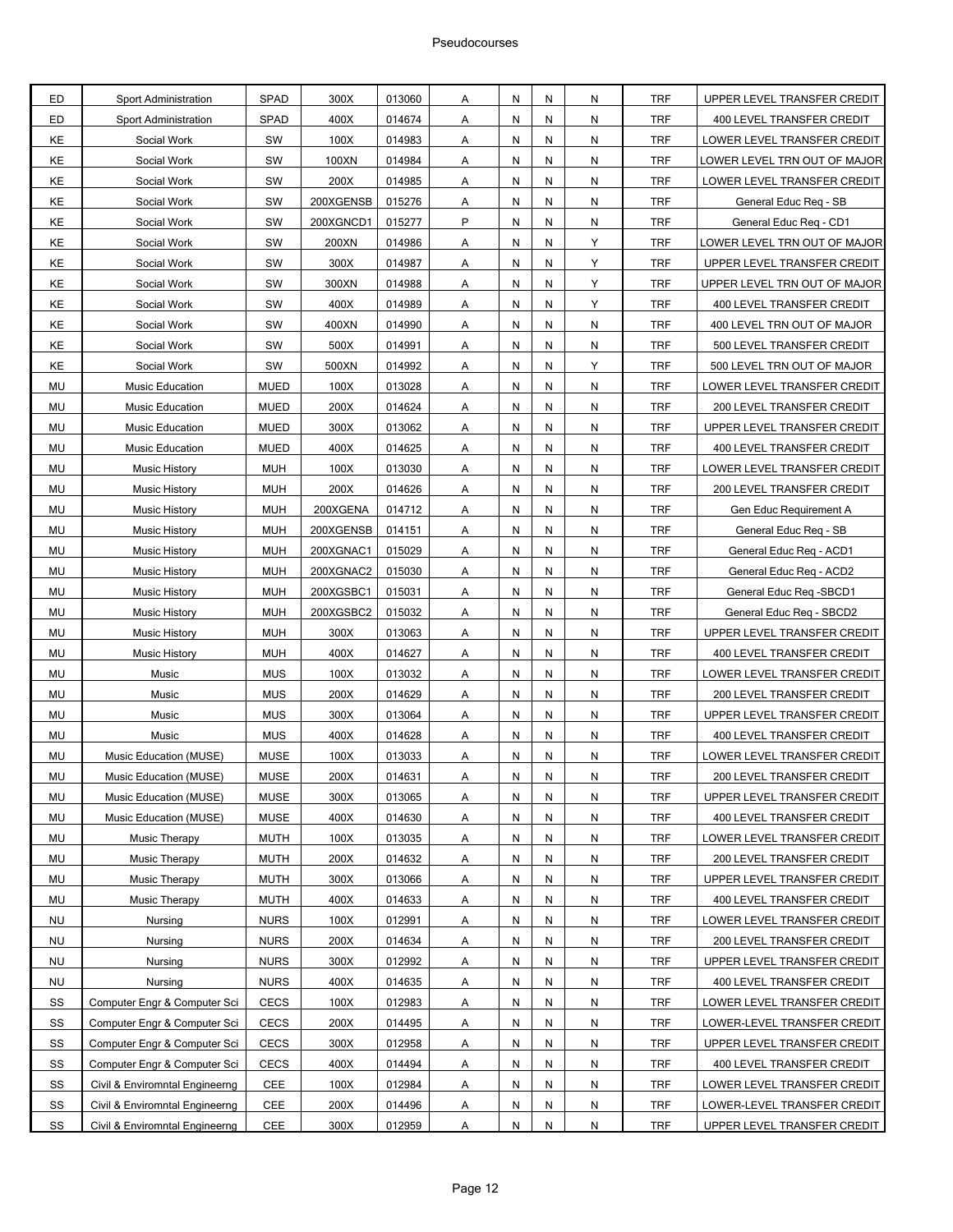| SS        | Civil & Enviromntal Engineerng      | <b>CEE</b>  | 400X        | 014497 | Α              | Ν | N | N         | <b>TRF</b> | 400 LEVEL TRANSFER CREDIT       |
|-----------|-------------------------------------|-------------|-------------|--------|----------------|---|---|-----------|------------|---------------------------------|
| SS        | <b>Chemical Engineering</b>         | CHE         | 100X        | 012985 | Α              | N | N | N         | <b>TRF</b> | LOWER LEVEL TRANSFER CREDIT     |
| SS        | Chemical Engineering                | CHE         | 200X        | 014498 | Α              | Ν | N | N         | <b>TRF</b> | LOWER-LEVEL TRANSFER CREDIT     |
| SS        | <b>Chemical Engineering</b>         | CHE         | 200XGENA    | 015540 | Α              | N | N | Y         | <b>TRF</b> | General Education Reg - Arts    |
| SS        | <b>Chemical Engineering</b>         | CHE         | 300X        | 012960 | Α              | N | N | N         | <b>TRF</b> | UPPER LEVEL TRANSFER CREDIT     |
| SS        | <b>Chemical Engineering</b>         | CHE         | 400X        | 014499 | Α              | Ν | N | N         | <b>TRF</b> | 400 LEVEL TRANSFER CREDIT       |
| SS        | <b>Engineering Analysis Core</b>    | EAC         | 100X        | 012986 | Α              | N | N | N         | <b>TRF</b> | LOWER LEVEL TRANSFER CREDIT     |
| SS        | <b>Engineering Analysis Core</b>    | EAC         | 200X        | 014514 | Α              | Ν | N | N         | <b>TRF</b> | LOWER-LEVEL TRANSFER CREDIT     |
| SS        | <b>Engineering Analysis Core</b>    | EAC         | 300X        | 012964 | Α              | N | N | N         | <b>TRF</b> | UPPER LEVEL TRANSFER CREDIT     |
| SS        | <b>Engineering Analysis Core</b>    | EAC         | 400X        | 014513 | A              | N | N | N         | <b>TRF</b> | 400 LEVEL TRANSFER CREDIT       |
| SS        | <b>Electrical and Computer Engr</b> | ECE         | 100X        | 012990 | Α              | Ν | N | N         | <b>TRF</b> | LOWER LEVEL TRANSFER CREDIT     |
| SS        | <b>Electrical and Computer Engr</b> | ECE         | 200X        | 014515 | Α              | N | N | N         | <b>TRF</b> | LOWER-LEVEL TRANSFER CREDIT     |
| SS        | <b>Electrical and Computer Engr</b> | ECE         | 200XGENSB   | 014143 | Α              | Ν | N | N         | <b>TRF</b> | General Educ Reg - SB           |
| SS        | <b>Electrical and Computer Engr</b> | ECE         | 200XGSBC1   | 015033 | Α              | N | N | ${\sf N}$ | <b>TRF</b> | General Educ Req - SBCD1        |
| SS        | <b>Electrical and Computer Engr</b> | ECE         | 200XGSBC2   | 015034 | Α              | N | N | ${\sf N}$ | <b>TRF</b> | General Educ Req - SBCD2        |
| SS        | <b>Electrical and Computer Engr</b> | ECE         | 300X        | 012967 | Α              | Ν | N | N         | <b>TRF</b> | UPPER LEVEL TRANSFER CREDIT     |
| SS        | <b>Electrical and Computer Engr</b> | ECE         | 400X        | 014516 | Α              | N | N | N         | <b>TRF</b> | 400 LEVEL TRANSFER CREDIT       |
| SS        | <b>Engineering Graphics</b>         | EG          | 100X        | 012993 | Α              | Ν | N | N         | <b>TRF</b> | LOWER LEVEL TRANSFER CREDIT     |
| SS        | <b>Engineering Graphics</b>         | EG          | 200X        | 014530 | Α              | N | N | N         | <b>TRF</b> | 200 LEVEL TRANSFER CREDIT       |
| SS        | <b>Engineering Graphics</b>         | EG          | 300X        | 012970 | A              | N | N | N         | <b>TRF</b> | UPPER LEVEL TRANSFER CREDIT     |
| SS        | <b>Engineering Graphics</b>         | EG          | 400X        | 014531 | Α              | Ν | N | N         | <b>TRF</b> | 400 LEVEL TRANSFER CREDIT       |
| SS        | <b>Engineering Management</b>       | EM          | 100X        | 012994 | Α              | N | N | ${\sf N}$ | <b>TRF</b> | LOWER LEVEL TRANSFER CREDIT     |
| SS        | <b>Engineering Management</b>       | EM          | 200X        | 014533 | Α              | Ν | N | N         | <b>TRF</b> | 200 LEVEL TRANSFER CREDIT       |
| SS        | <b>Engineering Management</b>       | EM          | 300X        | 012973 | Α              | N | N | N         | <b>TRF</b> | UPPER LEVEL TRANSFER CREDIT     |
| SS        | <b>Engineering Management</b>       | EM          | 400X        | 014532 | Α              | N | N | N         | <b>TRF</b> | 400 LEVEL TRANSFER CREDIT       |
| SS        | Engr Math & Computer Science        | <b>EMCS</b> | 100X        | 012997 | Α              | Ν | N | N         | <b>TRF</b> | LOWER LEVEL TRANSFER CREDIT     |
| SS        | Engr Math & Computer Science        | <b>EMCS</b> | 200X        | 014535 | Α              | N | N | N         | <b>TRF</b> | 200 LEVEL TRANSFER CREDIT       |
| SS        | Engr Math & Computer Science        | <b>EMCS</b> | 300X        | 012975 | Α              | Ν | N | N         | <b>TRF</b> | UPPER LEVEL TRANSFER CREDIT     |
| SS        | Engr Math & Computer Science        | <b>EMCS</b> | 400X        | 014534 | А              | N | N | N         | <b>TRF</b> | 400 LEVEL TRANSFER CREDIT       |
| SS        | <b>Engineering Fundamentals</b>     | <b>ENGR</b> | 100X        | 015318 | A              | N | N | N         | <b>TRF</b> | LOWER LEVEL TRANSFER CREDIT     |
| SS        | <b>Engineering Fundamentals</b>     | <b>ENGR</b> | 100XN       | 015322 | Α              | Ν | N | N         | IRF        | LOWER LEVEL TRN OUT OF MAJOR    |
| SS        | <b>Engineering Fundamentals</b>     | <b>ENGR</b> | 200X        | 015319 | Α              | N | N | N         | <b>TRF</b> | LOWER-LEVEL TRANSFER CREDIT     |
| SS        | <b>Engineering Fundamentals</b>     | <b>ENGR</b> | 200XGENSB   | 015542 | Α              | N | N | N         | <b>TRF</b> | General Educ Req - SB           |
| SS        | Engineering Fundamentals            | <b>ENGR</b> | 200XN       | 015323 | A              | N | N | N         | <b>TRF</b> | 200 LEVEL TRN OUT OF MAJOR      |
| SS        | <b>Engineering Fundamentals</b>     | <b>ENGR</b> | 300X        | 015320 | $\mathsf{A}$   | N | N | N         | <b>TRF</b> | UPPER LEVEL TRANSFER CREDIT     |
| SS        | <b>Engineering Fundamentals</b>     | <b>ENGR</b> | 300XN       | 015324 | $\mathsf{A}$   | N | N | ${\sf N}$ | <b>TRF</b> | UPPER LEVEL TRN OUT OF MAJOR    |
| SS        | <b>Engineering Fundamentals</b>     | <b>ENGR</b> | 400X        | 015321 | Α              | N | N | ${\sf N}$ | <b>TRF</b> | 400 LEVEL TRANSFER CREDIT       |
| SS        | <b>Engineering Fundamentals</b>     | <b>ENGR</b> | 400XN       | 015325 | A              | N | N | N         | <b>TRF</b> | 400 LEVEL TRN OUT OF MAJOR      |
| SS        | <b>Environmental Engineering</b>    | <b>ENVE</b> | 100X        | 013000 | A              | N | N | N         | <b>TRF</b> | LOWER LEVEL TRANSFER CREDIT     |
| SS        | <b>Environmental Engineering</b>    | <b>ENVE</b> | 300X        | 012978 | A              | N | N | ${\sf N}$ | <b>TRF</b> | UPPER LEVEL TRANSFER CREDIT     |
| SS        | <b>General Engineering Studies</b>  | GES         | 300X        | 012980 | $\overline{A}$ | N | N | ${\sf N}$ | <b>TRF</b> | UPPER LEVEL TRANSFER CREDIT     |
| SS        | <b>General Engineering Studies</b>  | GES         | 400X        | 014563 | Α              | N | N | ${\sf N}$ | <b>TRF</b> | 400 LEVEL TRANSFER CREDIT       |
| SS        | Industrial Engineering              | IE.         | 100X        | 013004 | A              | N | N | N         | <b>TRF</b> | LOWER LEVEL TRANSFER CREDIT     |
| SS        | <b>Industrial Engineering</b>       | IE          | 200X        | 014580 | A              | N | N | N         | <b>TRF</b> | 200 LEVEL TRANSFER CREDIT       |
| SS        | <b>Industrial Engineering</b>       | IE          | 300X        | 012981 | $\mathsf{A}$   | N | N | N         | <b>TRF</b> | UPPER LEVEL TRANSFER CREDIT     |
| SS        | Industrial Engineering              | IE          | 400X        | 014581 | $\overline{A}$ | N | N | ${\sf N}$ | <b>TRF</b> | 400 LEVEL TRANSFER CREDIT       |
| <b>SS</b> | <b>Mechanical Engineering</b>       | ME          | 100X        | 013007 | Α              | N | N | ${\sf N}$ | <b>TRF</b> | LOWER LEVEL TRANSFER CREDIT     |
| SS        | <b>Mechanical Engineering</b>       | ME          | 200X        | 014614 | Α              | N | N | N         | <b>TRF</b> | 200 LEVEL TRANSFER CREDIT       |
| SS        | <b>Mechanical Engineering</b>       | ME          | 300X        | 012982 | Α              | N | N | N         | <b>TRF</b> | UPPER LEVEL TRANSFER CREDIT     |
| <b>SS</b> | <b>Mechanical Engineering</b>       | ME          | 400X        | 014615 | A              | N | N | N         | <b>TRF</b> | 400 LEVEL TRANSFER CREDIT       |
| UL        | Gen Educ KY Block Transfer          | <b>GEBT</b> | <b>ARTS</b> | 015397 | A              | N | N | ${\sf N}$ | <b>TRF</b> | <b>GEN ED KY BLK TRF - ARTS</b> |